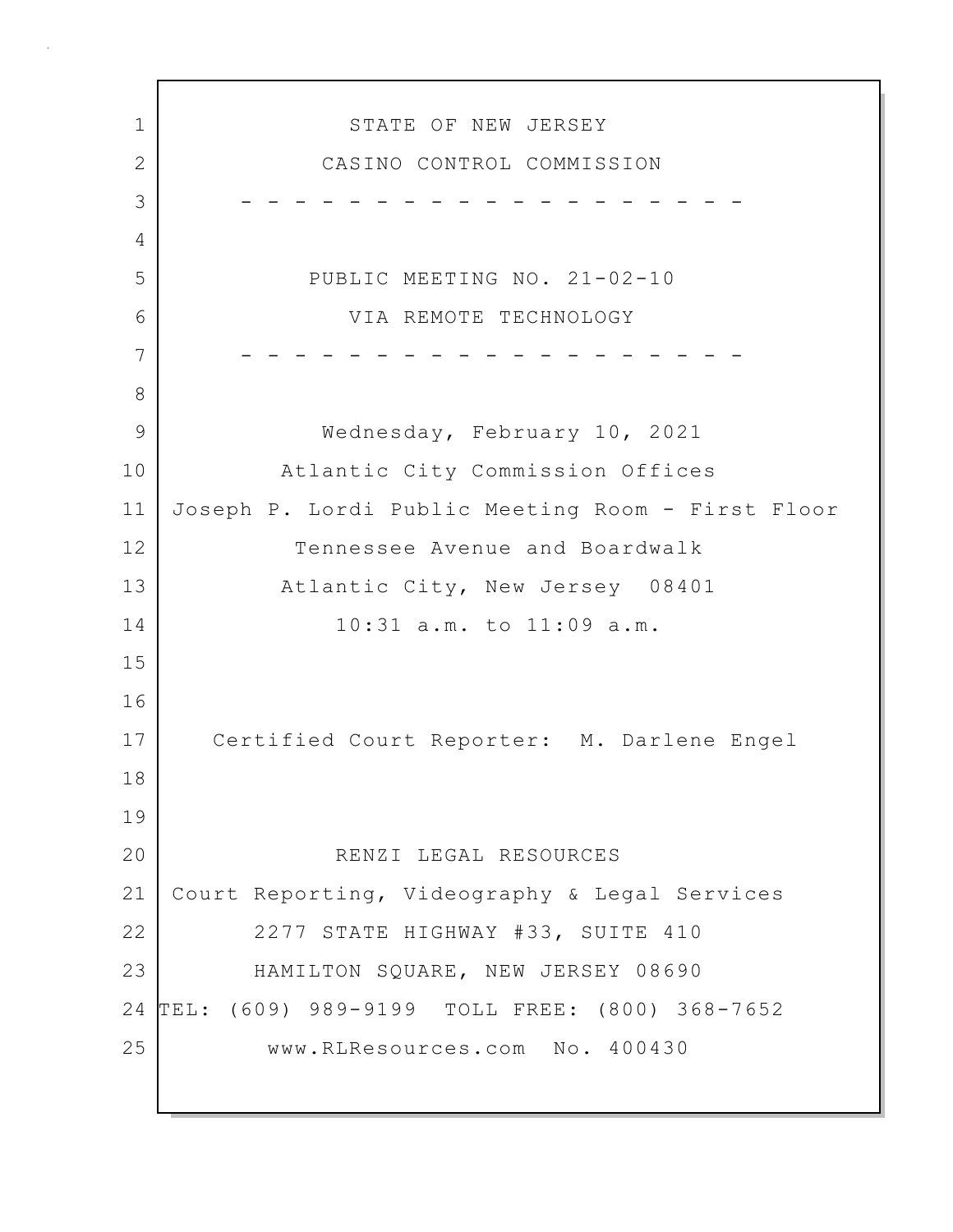```
1 B E F O R E :
2 CASINO CONTROL COMMISSION:
       JAMES T. PLOUSIS, CHAIR
 3 ALISA COOPER, VICE CHAIR
4 PRESENT FOR THE CASINO CONTROL COMMISSION:
       DARYL W. NANCE, ADMINISTRATIVE ANALYST
5 OPRA CUSTODIAN
 6 OFFICE OF THE GENERAL COUNSEL:
       DIANNA W. FAUNTLEROY, GENERAL COUNSEL/EXECUTIVE
7 SECRETARY
       TERESA M. PIMPINELLI, SENIOR COUNSEL
8
9 OFFICE OF REGULATORY AFFAIRS:
       PATRICK M. EALER, MANAGER, LICENSING
10
  DIVISION OF GAMING ENFORCEMENT:
11 DEPUTY ATTORNEYS GENERAL:
       TRACY E. RICHARDSON, DEPUTY ATTORNEY GENERAL
12 JORDAN HOLLANDER, DEPUTY ATTORNEY GENERAL
       CAMILA MENDES-FERREIRA, DEPUTY ATTORNEY GENERAL
13
14
15
16
17
18
19
20
21
22
23
24
25
```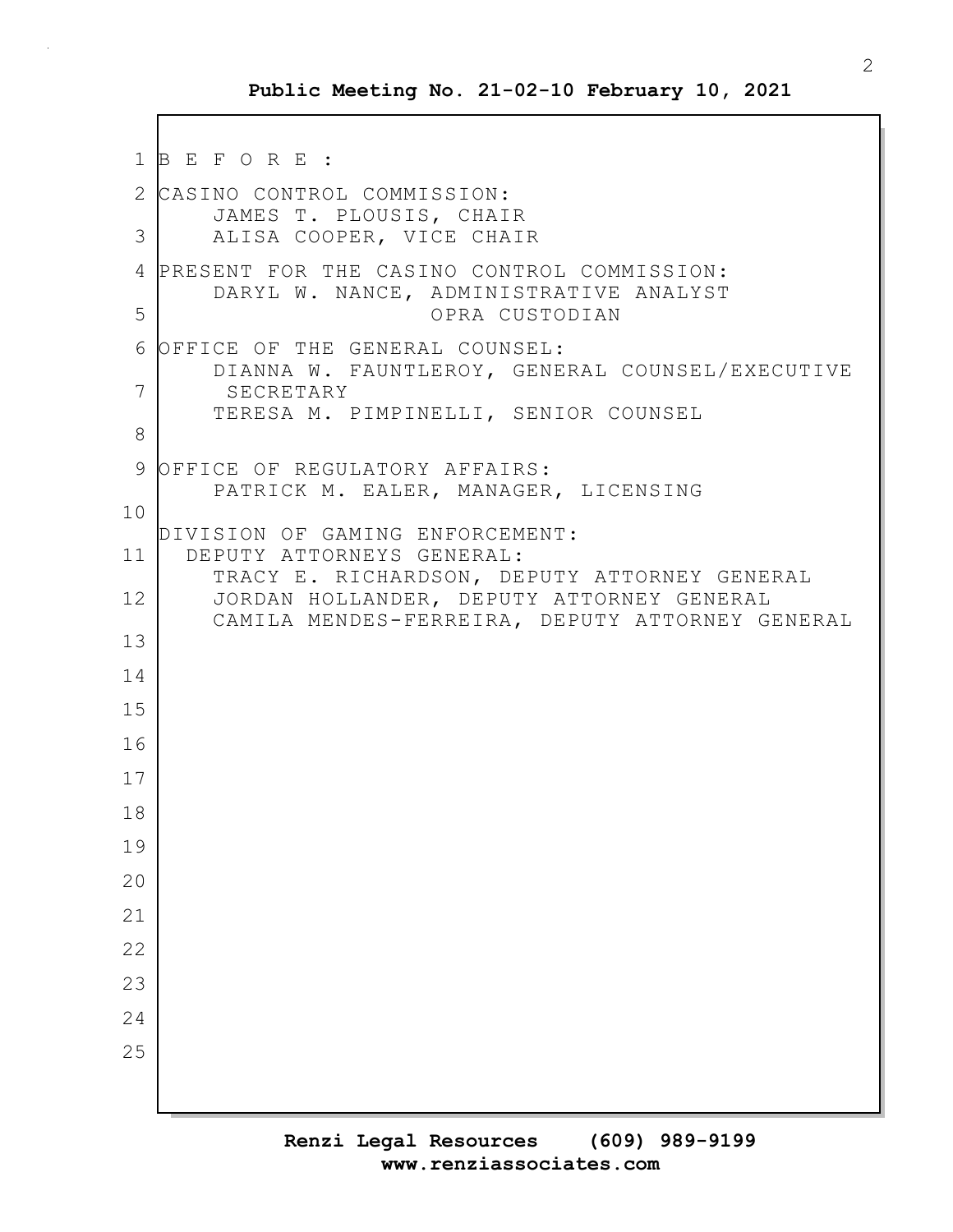|    | 1 A P P E A R A N C E S : |                                                                                                                          |
|----|---------------------------|--------------------------------------------------------------------------------------------------------------------------|
| 3  |                           | 2 ITEM NO. 7 TERESA M. PIMPINELLI, SENIOR COUNSEL<br>JORDAN HOLLANDER, DEPUTY ATTORNEY GENERAL<br>FRANK J. CHESKY, ESQ., |
| 4  |                           | FOR: HR ATLANTIC CITY, LLC<br>AND BOARDWALK 1000, LLC                                                                    |
| 5  |                           | ITEM NO. 8 DIANNA W. FAUNTLEROY, GENERAL COUNSEL<br>CAMILA MENDES-FERRIERA, DEPUTY ATTORNEY                              |
| 6  |                           | GENERAL<br>BROWNSTEIN, HYATT, FARBER & SCHRECK                                                                           |
| 7  |                           | PAUL M. O'GARA, ESQ.<br>FOR: HARRAH'S ATLANTIC CITY OPERATING                                                            |
| 8  |                           | COMPANY, LLC                                                                                                             |
| 9  |                           | ITEM NO. 9 DIANNA W. FAUNTLEROY, GENERAL COUNSEL<br>TRACY E. RICHARDSON, DEPUTY ATTORNEY                                 |
| 10 |                           | GENERAL                                                                                                                  |
| 11 |                           | PATRICK H. MADAMBA, JR., VICE PRESIDENT<br>LEGAL AFFAIRS AND LEGAL COUNSEL<br>FOR: MGM AND MARINA DISTRICT               |
| 12 |                           | DEVELOPMENT COMPANY, LLC                                                                                                 |
|    |                           | 13 ITEM NO. 10 DIANNA W. FAUNTLEROY, GENERAL COUNSEL<br>TRACY E. RICHARDSON, DEPUTY ATTORNEY                             |
| 14 |                           | GENERAL                                                                                                                  |
| 15 |                           | PATRICK H. MADAMBA, JR., VICE PRESIDENT<br>LEGAL AFFAIRS AND LEGAL COUNSEL<br>FOR: MGM RESORTS INTERNATIONAL AND         |
| 16 |                           | MARINA DISTRICT DEVELOPMENT COMPANY, LLC                                                                                 |
| 17 |                           | ITEM NO. 11 DIANNA W. FAUNTLEROY, GENERAL COUNSEL<br>TRACY E. RICHARDSON, DEPUTY ATTORNEY                                |
| 18 |                           | GENERAL<br>PATRICK H. MADAMBA, JR., VICE PRESIDENT                                                                       |
| 19 |                           | LEGAL AFFAIRS AND LEGAL COUNSEL<br>FOR: MGM RESORTS INTERNATIONAL AND                                                    |
| 20 |                           | MARINA DISTRICT DEVELOPMENT COMPANY, LLC                                                                                 |
|    |                           | 21 ITEM NO. 12 DIANNA W. FAUNTLEROY, GENERAL COUNSEL                                                                     |
| 22 |                           | TRACY E. RICHARDSON, DEPUTY ATTORNEY<br>GENERAL                                                                          |
| 23 |                           | PATRICK H. MADAMBA, JR., VICE PRESIDENT<br>LEGAL AFFAIRS AND LEGAL COUNSEL                                               |
| 24 |                           | FOR: MGM RESORTS INTERNATIONAL AND<br>MARINA DISTRICT DEVELOPMENT COMPANY, LLC                                           |
| 25 |                           |                                                                                                                          |
|    |                           |                                                                                                                          |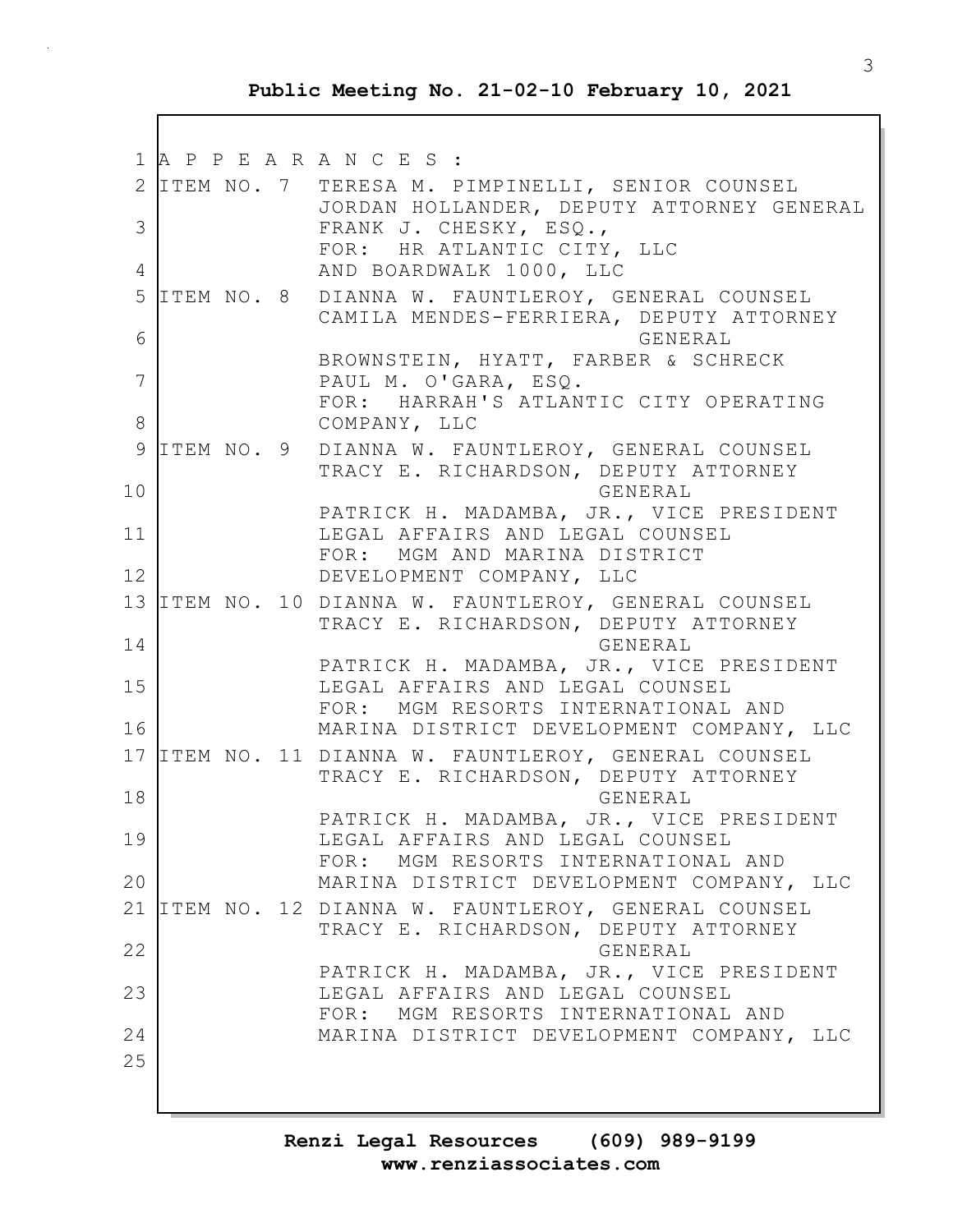1 AGENDA PUBLIC MEETING NO. 21-02-10 2 FEBRUARY 10, 2021, 10:31 A.M. 3 ITEM PAGE VOTE 4 Recognition of years of service 9 Ratification of the minutes of the  $10$  11 5 January 13, 2021, public meeting Applications for initial casino key 6 employee licenses: a) Hansel A. Borrego 12 12 7 b) Ciara A. Boylan 10 11 c) Andrew J. DiChiara 10 11 8 d) John S. Hicks, Jr. 10 11 e) Michael T. Nehl 10 11 9 f) Karin J. Quay (a/k/a Karin J. Klein, 10 11 Karin J. Klein-Wirkki) 10 g) Robert E. Seaman, Jr. 12 12 Applications for resubmitted casino key 13 14 11 employee licenses: a) John E. Borkowski 12 b) Ruth N. Felty c) Thomas Miraglia 13 d) Gerald Reilly e) Craig W. Reynolds 14 f) David G. Ruch g) Warder E. Silcott 15 h) Gerry S. Suner i) Elizabeth Torres 16 j) Elizabeth Wenzel 4 Approvals through Delegation of Authority 14 17 between January 8, 2021, and February 4, 2021, pursuant to Resolution No. 18 17-11-11-C Requests for inactivation of casino key 16 17 19 employee licenses: a) Jean M. Kostrub 20 b) Michael D. Kostrub c) Maria L. Piechowski 21 d) Cheryl E. Yap 6 Consideration of the lapse of casino key 22 employee licenses: a) Kevin Allan 19 21 23 b) Orlando R. Maldonado 17 19 c) Patricia E. Sharpe 17 19 24 25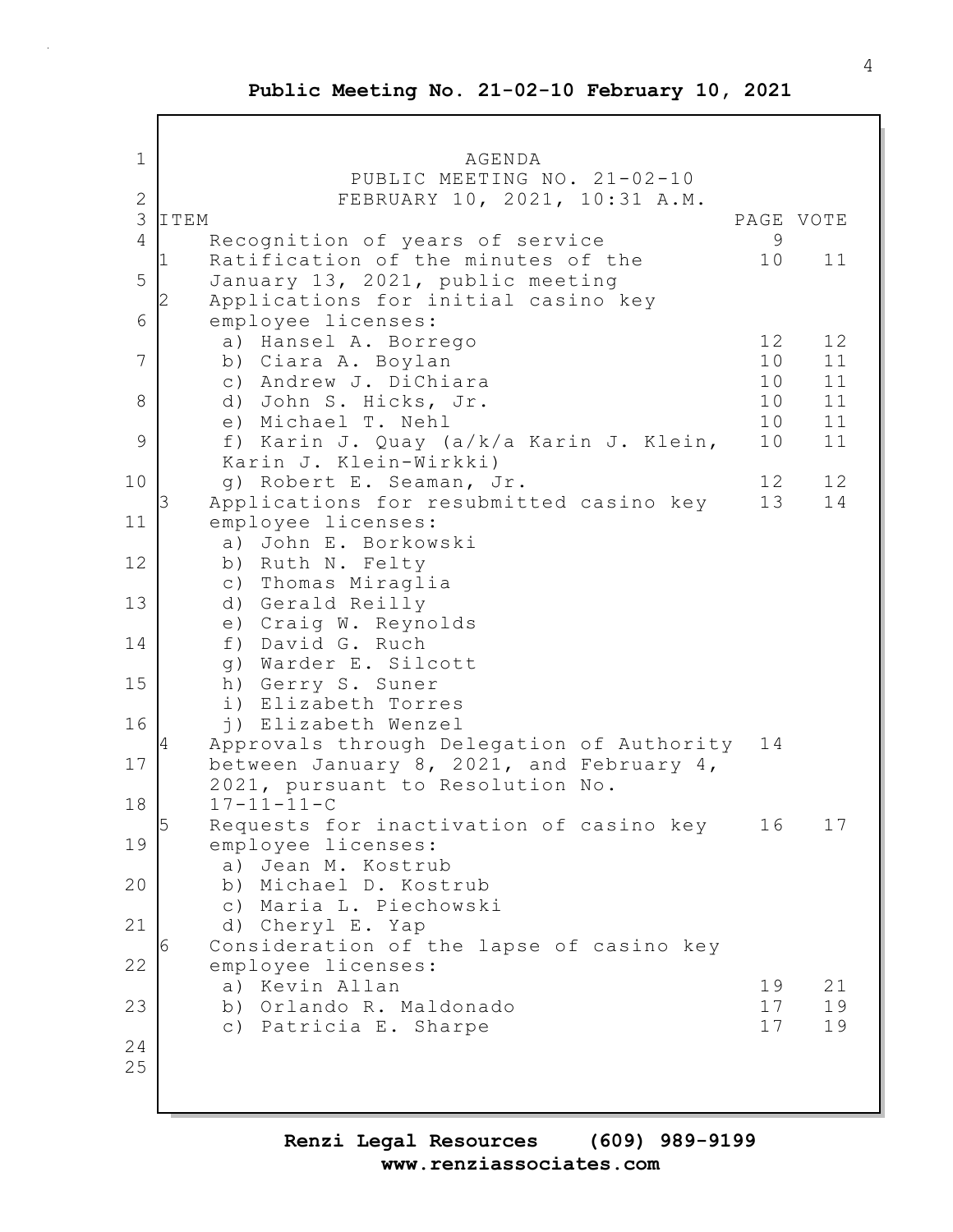Г

| $\mathbf 1$         |      | CONTINUED AGENDA                                                                                                  |      |      |
|---------------------|------|-------------------------------------------------------------------------------------------------------------------|------|------|
|                     |      | PUBLIC MEETING NO. 21-02-21                                                                                       |      |      |
| $\overline{2}$<br>3 | ITEM | FEBRUARY 10, 2021, 10:31 a.m.                                                                                     | PAGE | VOTE |
| $\overline{4}$      | 7    | Joint Petition of HR Atlantic City,                                                                               | 21   | 25   |
| 5                   |      | LLC, and Boardwalk 1000, LLC, for the<br>issuance of a temporary casino key                                       |      |      |
| 6                   |      | employee license to Nanette Horner<br>pursuant to NJSA 5:12-89(e) with a<br>multi-casino endorsement pursuant to  |      |      |
| 7                   |      | NJSA 5:12-91.1; and to permit her to<br>assume the duties and exercise the                                        |      |      |
| 8                   |      | powers of Vice President Legal and<br>General Counsel pending plenary                                             |      |      |
| 9                   | 8    | qualification (PRN 0282101)<br>Petition of Harrah's Atlantic City                                                 | 25   | 29   |
| 10                  |      | Operating Company, LLC, for the issuance<br>of a temporary casino key employee                                    |      |      |
| 11<br>12            |      | license to Gregg Kline [sic, Klein]<br>pursuant to NJSA 5:12-89(3); and to<br>permit him to assume the duties and |      |      |
| 13                  |      | exercise the powers of Senior Vice<br>President and General Manager pending                                       |      |      |
| 14                  | 9    | plenary qualification (PRN 0252102)<br>Consideration of the plenary                                               | 29   | 31   |
| 15                  |      | qualification of Jorge Perez-Saad to<br>serve as Portfolio President for MGM                                      |      |      |
| 16                  | 10   | Resorts International<br>Consideration of the initial casino key<br>employee licensure and plenary                | 31   | 35   |
| 17                  |      | qualification of Melonie Johnson to<br>serve as President and Chief Operating                                     |      |      |
| 18                  |      | Officer for Marina District Development<br>Company, LLC                                                           |      |      |
| 19                  | 11   | Consideration of the initial casino key<br>employee licensure and plenary                                         | 35   | 37   |
| 20                  |      | qualification of Peter Brascia to serve<br>as Senior Vice President Marketing for                                 |      |      |
| 21                  |      | Marina District Development Company,<br><b>LLC</b>                                                                |      |      |
| 22                  | 12   | Consideration of the initial casino key<br>employee licensure and plenary                                         | 37   | 40   |
| 23                  |      | qualification of Felicia Dionne Ross<br>(a/k/a Lissa Ross) to serve as Vice                                       |      |      |
| 24                  |      | President Human Resources for Marina<br>District Development Company, LLC                                         |      |      |
| 25                  |      |                                                                                                                   |      |      |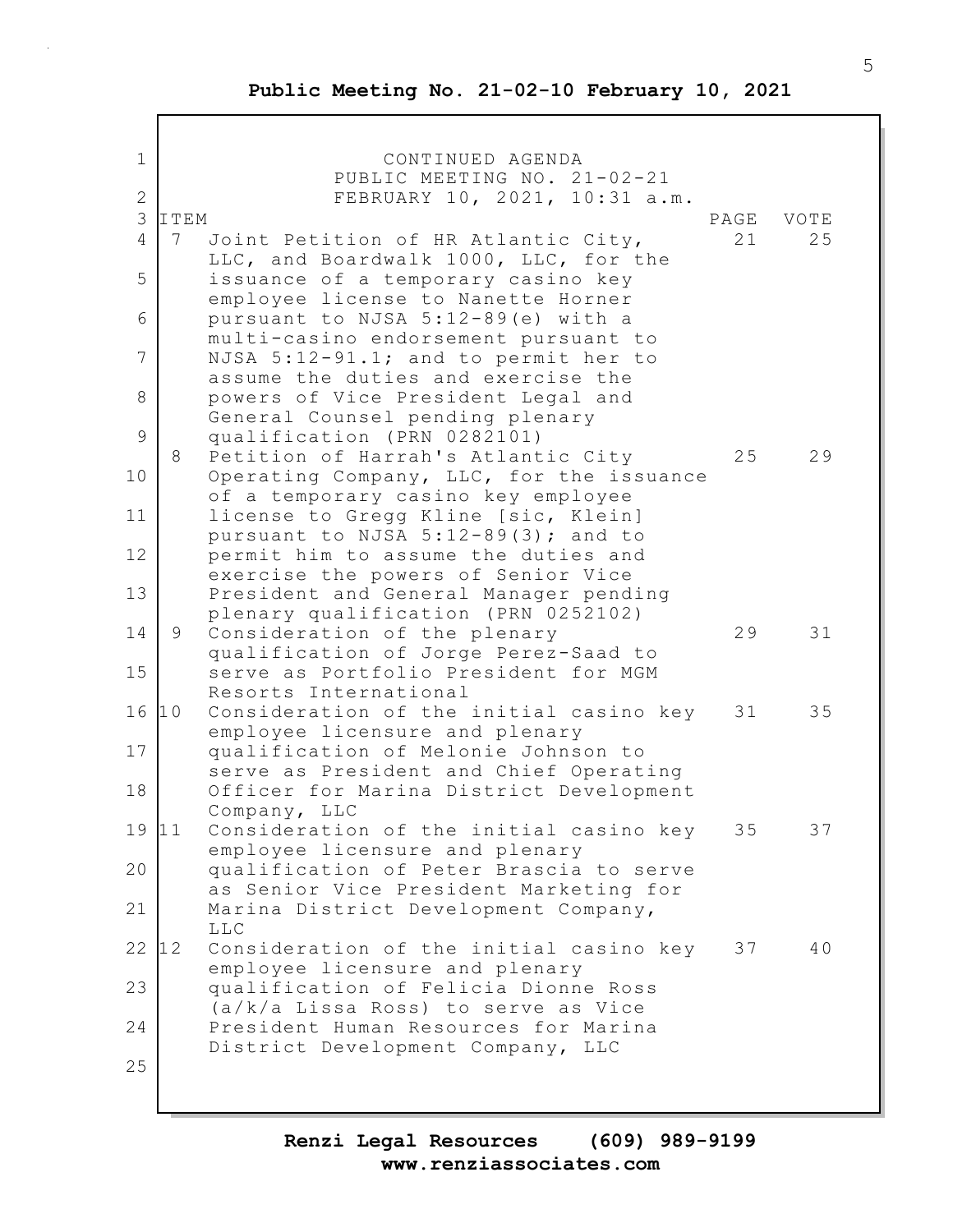$\bar{z}$ 

|                | 6                                              |                | 8                                               |
|----------------|------------------------------------------------|----------------|-------------------------------------------------|
| 1              | (Public Meeting 21-01-9 was commenced at       | 1              | speaking for the record.                        |
| 2              | $10:30$ a.m.)                                  | $\overline{c}$ | Thank you.                                      |
| 3              | MR. NANCE: Good morning. I'd like to           | 3              | MS. FAUNTLEROY: Good morning, Mr.               |
| 4              | read an opening statement:                     | 4              | Chairman.                                       |
| 5              | This is to advise the general public           | 5              | For the roll, please answer your name           |
| 6              | that in compliance with Chapter 231 of the     | 6              | when I call.                                    |
| 7              | public laws of 1975 entitled "Senator Bryon M. | 7              | Vice Chair Cooper?                              |
| 8              | Baer Open Public Meeting Act," the New Jersey  | 8              | VICE CHAIR COOPER: Here.                        |
| 9              | Casino Control Commission on December 9th,     | 9              | MS. FAUNTLEROY: And Chairman Plousis?           |
| 10             | 2020, filed with the Secretary of State at the | 10             | CHAIR PLOUSIS: Here.                            |
| 11             | State House in Trenton an annual meeting       | 11             | MS. FAUNTLEROY: There was no closed             |
| 12             | schedule.                                      | 12             | session conducted this month.                   |
| 13             | On December 9th, 2020, copies were             | 13             | CHAIR PLOUSIS: Thank you.                       |
| 14             | mailed to subscribers.                         | 14             | Before we continue the meeting, I want          |
| 15             | Any member of the public who wish to           | 15             | to take this opportunity to acknowledge the     |
| 16             | address the Commission will be given the       | 16             | dedicated years of service of several of our    |
| 17             | opportunity to do so before the Commission     | 17             | employees. Presentations will be made after     |
| 18             | adjourns for the day.                          | 18             | the meeting closes. However, on behalf of the   |
| 19             | Please acknowledge for the Pledge of           | 19             | Commission, Vice Chair Cooper, and I want to    |
| 20             | Allegiance.                                    | 20             | thank you and go on the record for the          |
| 21             | (The Flag Salute was recited.)                 | 21             | commitment and service through the years of the |
| 22             | CHAIR PLOUSIS: Good morning.                   | 22             | following employees.                            |
| 23             | I'm pleased to be able to chair this           | 23             | We had two employees that are                   |
| 24             | meeting from the Commission's offices in       | 24             | celebrating their 40th anniversary with the     |
| 25             | Atlantic City, New Jersey, and I welcome       | 25             | Casino Control Commission. And they are Mr.     |
|                | 7                                              |                | 9                                               |
| 1              | everyone who is joining us remotely today.     | 1              | Terrence Allen and Ms. Barbara Mattie. That is  |
| $\mathfrak{D}$ | As a measure to mitigate the spread of         | $\mathfrak{D}$ | really an accomplishment. Forty years. And      |

| 1  | everyone who is joining us remotely today.      | 1              | Terrence Allen and Ms. Barbara Mattie. That is  |
|----|-------------------------------------------------|----------------|-------------------------------------------------|
| 2  | As a measure to mitigate the spread of          | 2              | really an accomplishment. Forty years. And      |
| 3  | COVID-19 and to protect the health and safety   | 3              | the agency is only 42 years old, so they've     |
| 4  | of meeting participants as well as the members  | $\overline{4}$ | almost been here from the very beginning.       |
| 5  | of the public interested in the meeting, the    | 5              | We also have two employees that have 35         |
| 6  | Commission is using remote collaboration        | 6              | years of service; Doris Manzano and Daryl       |
| 7  | technology for meeting participants.            | 7              | Nance.                                          |
| 8  | The public is able to listen through            | 8              | Daryl is the gentleman who leads us off         |
| 9  | access provided to the Commission's website as  | 9              | at the beginning of this meeting. And again,    |
| 10 | well as through our YouTube channel.            | 10             | 35 years. That is truly an accomplishment in    |
| 11 | We will accept public comments via              | 11             | this day and age. And, you know, Daryl, we      |
| 12 | e-mail. Public comments can be sent to public.  | 12             | thank you for your service. And Doris.          |
| 13 | comments@ccc.state.nj.us. I'll repeat that      | 13             | In addition to that, we have two                |
| 14 | website again. Public comments can be sent to   | 14             | employees celebrating 25 years of service with  |
| 15 | public.comments@ccc.state.nj.us. Beginning now  | 15             | the Commission, and they are Tracey Mays and    |
| 16 | and any time throughout the meeting ending at   | 16             | Frank Padro. Again, that is a true              |
| 17 | the time of adjournment.                        | 17             | accomplishment. Twenty-five years in one        |
| 18 | This meeting is being transcribed as            | 18             | position.                                       |
| 19 | well as recorded, and minutes will be available | 19             | So I want to publicly thank all those           |
| 20 | on our website in due course.                   | 20             | employees for their dedicated years of service. |
| 21 | To meeting participant callers, I ask           | 21             | Thank you.                                      |
| 22 | that you follow the instructions provided with  | 22             | MS. FAUNTLEROY: Thank you, Mr.                  |
| 23 | the web link or audio call-in code and place    | 23             | Chairman.                                       |
| 24 | your phones on mute until your matter is        | 24             | Your first item for consideration is the        |
| 25 | called. Also, please identify yourself before   | 25             | ratification of the minutes of January 13,      |
|    |                                                 |                |                                                 |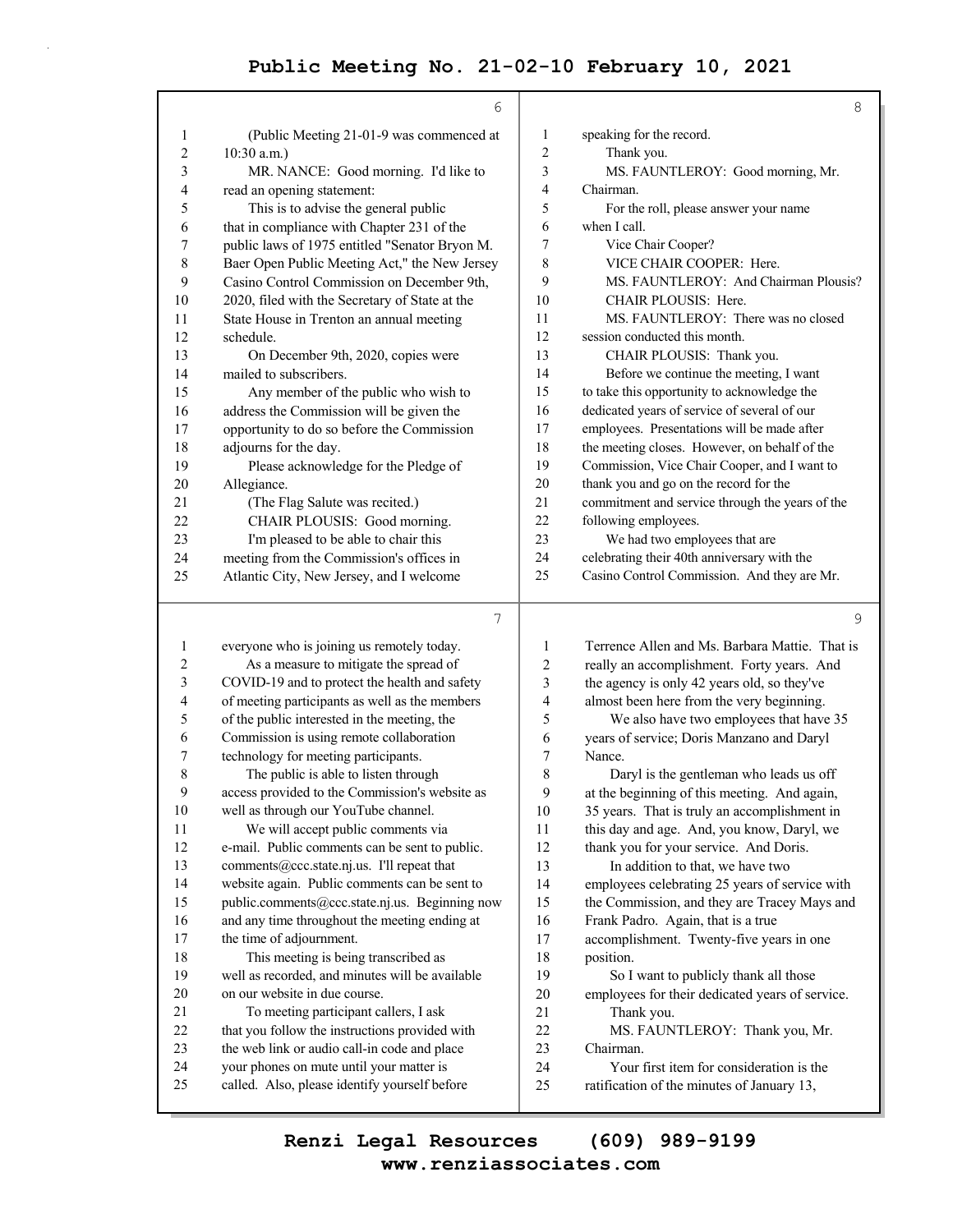|                | 10                                             |                | 12                                              |
|----------------|------------------------------------------------|----------------|-------------------------------------------------|
| 1              | ITEM NO. 2                                     | 1              | ITEM NO. 2                                      |
| $\overline{c}$ | 2021.                                          | $\overline{2}$ | CHAIR PLOUSIS: Opposed?                         |
| 3              | CHAIR PLOUSIS: Are there any questions         | 3              | (No response.)                                  |
| 4              | or corrections?                                | 4              | CHAIR PLOUSIS: Ayes have it.                    |
| 5              | (No response.)                                 | 5              | MS. FAUNTLEROY: Thank you.                      |
| 6              | CHAIR PLOUSIS: Hearing none, is there a        | 6              | As indicated with respect to Hansel A.          |
| 7              | motion?                                        | 7              | Borrego and, G, R. E. Seaman, Jr., an issue has |
| 8              | VICE CHAIR COOPER: Mr. Chairman, I move        | 8              | been raised, and there is a request that the    |
| 9              | to ratify the minutes of the January 13, 2021, | 9              | hearing be referred to the hearing process, and |
| 10             | meeting.                                       | 10             | staff recommends that you do so with respect to |
| 11             | CHAIR PLOUSIS: I second that.                  | 11             | those two matters.                              |
| 12             | Any further discussion?                        | 12             | CHAIR PLOUSIS: Are there any questions          |
| 13             | (No response.)                                 | 13             | regarding these matters?                        |
| 14             | CHAIR PLOUSIS: Hearing none, all in            | 14             | (No response.)                                  |
| 15             | favor, say aye?                                | 15             | CHAIR PLOUSIS: Hearing none, is there a         |
| 16             | (Ayes.)                                        | 16             | motion?                                         |
| 17             | CHAIR PLOUSIS: Opposed, same sign?             | 17             | VICE CHAIR COOPER: I move to remand for         |
| 18             | (No response.)                                 | 18             | a hearing the two initial casino key employee   |
| 19             | CHAIR PLOUSIS: Ayes have it.                   | 19             | license applications.                           |
| 20             | MS. FAUNTLEROY: Thank you.                     | 20             | CHAIR PLOUSIS: I second that.                   |
| 21             | Item No. 2 are applications for an             | 21             | Any further discussion?                         |
| 22             | initial casino key employee licenses. They     | 22             | (No response.)                                  |
| 23             | include: A, Hansel A. Borrego, B, Ciara A.     | 23             | CHAIR PLOUSIS: Hearing none, all in             |
| 24             | Boylan, C, Andrew J. DiChiara, D, John S.      | 24             | favor, say aye?                                 |
| 25             | Hicks, Jr., E, Michael T. Nehl, F, Karin J.    | 25             | (Ayes.)                                         |
|                |                                                |                |                                                 |

| ۰. |  |
|----|--|
|    |  |
|    |  |
|    |  |

13

| 1  | <b>ITEM NO. 2</b>                              | 1  | <b>ITEM NO. 3</b>                               |
|----|------------------------------------------------|----|-------------------------------------------------|
| 2  | Quay, also known as Karin J. Klein, and also   | 2  | CHAIR PLOUSIS: Opposed?                         |
| 3  | known as Karin J. Klein-Wirkki, and G, Robert  | 3  | (No response.)                                  |
| 4  | E. Seaman, Jr.                                 | 4  | CHAIR PLOUSIS: Ayes have it.                    |
| 5  | You have issues raised with respect to         | 5  | MS. FAUNTLEROY: Thank you.                      |
| 6  | Hansel Borrego and Robert Seaman, and those    | 6  | Item No. 3 are applications for                 |
| 7  | matters will be called separately.             | 7  | resubmitted casino key employee licenses.       |
| 8  | With respect to the remaining items,           | 8  | They include: 3a, John E. Borkowski, B,         |
| 9  | they have will be reviewed by the Division, by | 9  | Ruth N. Felty, C, Thomas Miraglia, D, Gerald    |
| 10 | the Commission staff, and there is a           | 10 | Reilly, E, Craig W. Reynolds, F, David G. Ruch, |
| 11 | recommendation that those initials be granted. | 11 | G, Warder E. Silcott, H, Gerry S. Suner, I,     |
| 12 | CHAIR PLOUSIS: Are there any questions         | 12 | Elizabeth Torres, and, J, Elizabeth Wenzel.     |
| 13 | regarding these matters?                       | 13 | There have been no issues raised with           |
| 14 | (No response.)                                 | 14 | respect to any of these matters.                |
| 15 | CHAIR PLOUSIS: Hearing none, is there a        | 15 | The Division staff has reviewed and             |
| 16 | motion?                                        | 16 | Commission staff has reviewed and recommend     |
| 17 | VICE CHAIR COOPER: Mr. Chairman, I move        | 17 | that they all be granted.                       |
| 18 | to grant the five initial key casino employee  | 18 | CHAIR PLOUSIS: Are there any questions          |
| 19 | licenses.                                      | 19 | on any of these matters?                        |
| 20 | CHAIR PLOUSIS: I second that.                  | 20 | (No response.)                                  |
| 21 | Any further discussion?                        | 21 | CHAIR PLOUSIS: Hearing none, is there a         |
| 22 | (No response.)                                 | 22 | motion?                                         |
| 23 | CHAIR PLOUSIS: Hearing none, all in            | 23 | VICE CHAIR COOPER: Mr. Chairman, I move         |
| 24 | favor, say aye?                                | 24 | to grant the ten resubmitted casino key         |
| 25 | (Ayes.)                                        | 25 | employee licenses.                              |
|    |                                                |    |                                                 |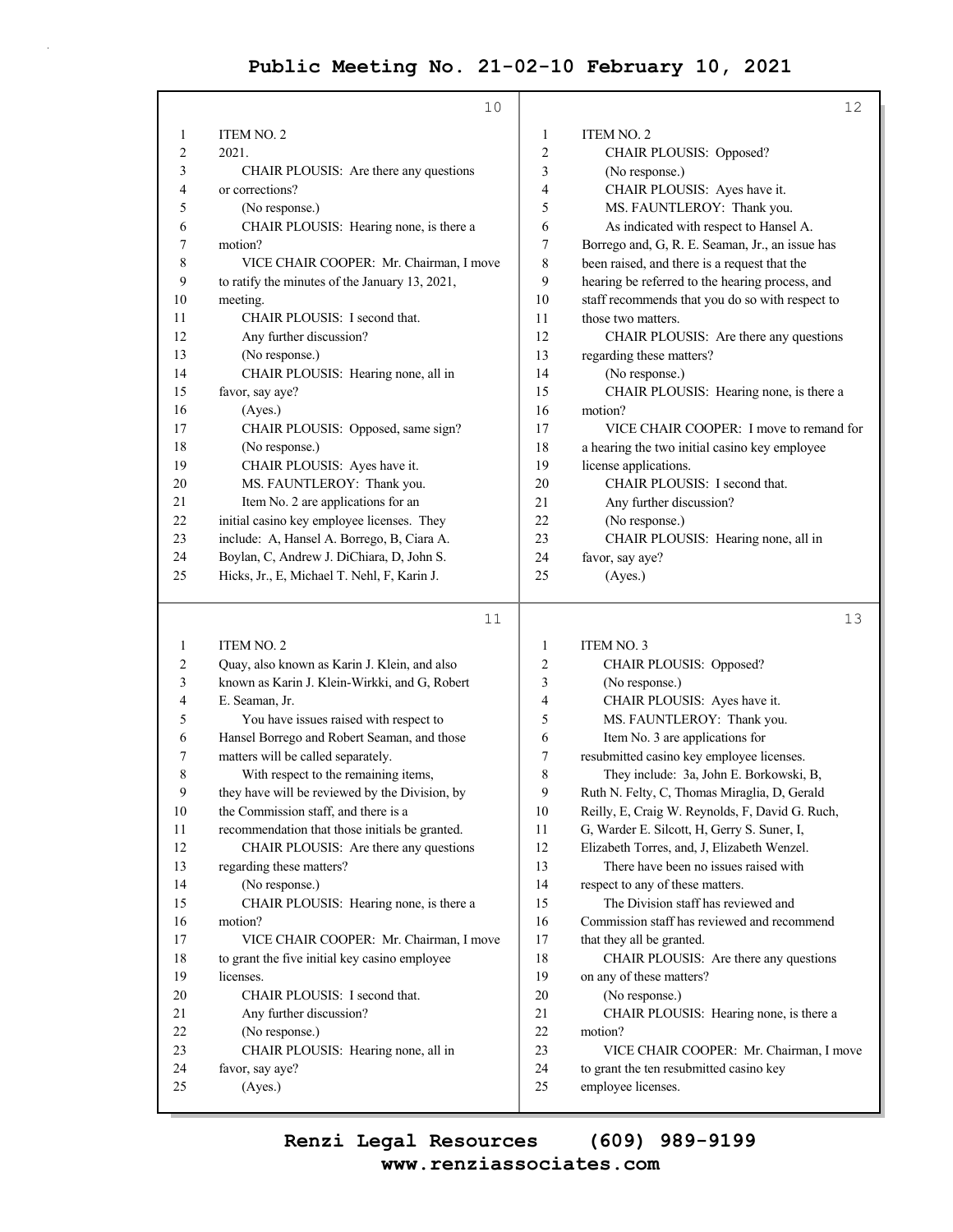|                  | 14                                                                                  |                | 16                                             |
|------------------|-------------------------------------------------------------------------------------|----------------|------------------------------------------------|
|                  |                                                                                     |                |                                                |
| 1                | <b>ITEM NO. 4</b>                                                                   | 1              | <b>ITEM NO. 5</b>                              |
| $\overline{c}$   | CHAIR PLOUSIS: I second that.                                                       | 2              | Supervisor position at Bally's Atlantic City.  |
| 3                | Any further discussion?                                                             | 3              | This shall memorialize the above-noted         |
| 4                | (No response.)                                                                      | $\overline{4}$ | approvals that were granted by Delegated       |
| 5                | CHAIR PLOUSIS: Hearing none, all in                                                 | 5              | Authority during this period, and no further   |
| 6                | favor, say aye?                                                                     | 6              | Commission action is required.                 |
| 7                | (Ayes.)                                                                             | 7              | MS. FAUNTLEROY: Thank you.                     |
| $\,$ 8 $\,$      | CHAIR PLOUSIS: Opposed?                                                             | 8              | Your next item for consideration is No.        |
| 9                | (No response.)                                                                      | 9              | 5, requests for inactivation of casino key     |
| 10               | CHAIR PLOUSIS: Ayes have it.                                                        | 10             | employee licenses, which include: A, Jean M.   |
| 11               | MS. FAUNTLEROY: Item No. 4 are                                                      | 11             | Kostrub, B, Michael D. Kostrub, C, Maria L.    |
| 12               | approvals through Delegation of Authority                                           | 12             | Piechowski, and, D, Cheryl E. Yap.             |
| 13               | between January 8, 2021, and February 4, 2021,                                      | 13             | Again, Mr. Ealer will review those with        |
| 14               | pursuant to Resolution No. 17-01-11-11-C.                                           | 14             | you.                                           |
| 15               | Patrick Ealer, Licensing Manager, will                                              | 15             | MR. EALER: Good morning again.                 |
| 16               | review those matters with you; however, no                                          | 16             | In lieu of filing a casino key employee        |
| 17               | action is required.                                                                 | 17             | license review application, the following four |
| 18               | MR. EALER: Good morning, Chairman and                                               | 18             | individuals have requested to be placed on the |
| 19               | Vice Chair Cooper. This is Patrick Ealer,                                           | 19             | casino key employee approved inactive list not |
| 20               | Manager of Licensing and Financial Evaluation,                                      | 20             | to exceed five years: Gene M. Kostrub, Michael |
| 21               | for the Casino Control Commission.                                                  | 21             | D. Kostrub, Marie L. Piechowski, and Cheryl E. |
| 22               | Between January 8th and February 4th,                                               | 22             | Yap.                                           |
| 23               | 2021, the staff of the Regulatory Affairs                                           | 23             | Commission staff has reviewed these            |
| 24               | Division granted the following approvals via                                        | 24             | requests and recommends granting the requested |
| 25               | Delegated Authority.                                                                | 25             | relief.                                        |
|                  | 15                                                                                  |                | 17                                             |
| 1                | <b>ITEM NO. 4</b>                                                                   | 1              | ITEM NO. 6                                     |
| $\overline{2}$   | On January 13th, 2021, a temporary                                                  | $\overline{2}$ | CHAIR PLOUSIS: Are there any questions         |
| 3                | casino key employee license was granted to Minh                                     | 3              | on regarding any of these matters?             |
| 4                | K. Lam for a dual rate surveillance                                                 | $\overline{4}$ | (No response.)                                 |
| 5                | officer/shift manager position at Golden Nugget                                     | 5              | CHAIR PLOUSIS: Hearing none, is there a        |
| 6                | Atlantic City.                                                                      | 6              | motion?                                        |
| 7                | On January 14th, 2021, temporary casino                                             | 7              | VICE CHAIR COOPER: Mr. Chairman, I move        |
| 8                | key employee license was granted to Urviben V.                                      | 8              | to grant the requested relief and order that   |
| $\boldsymbol{9}$ | Patel for a casino cage supervisor position at                                      | 9              | the four casino key employee licenses be       |
| $10\,$           | Hard Rock Atlantic City.                                                            | 10             | inactivated.                                   |
| 11               | On January 22nd, 2021, a temporary                                                  | 11             | CHAIR PLOUSIS: I second that motion.           |
| 12               | casino key employee license was granted to                                          | 12             | Any further discussion?                        |
| 13               | Donald A. Holbrook II for an Online Gaming                                          | 13             | (No response.)                                 |
| 14               | Compliance Manager position at Borgata.                                             | 14             | CHAIR PLOUSIS: Hearing none, all in            |
| 15               | On January 25th, 2021, a temporary                                                  | 15             | favor, say aye?                                |
| 16               | casino key employee license was granted to                                          | 16             | (Ayes.)                                        |
| 17               | Michael O'Sullivan for an IT Service Manager                                        | 17             | CHAIR PLOUSIS: Opposed?                        |
| 18               | position at Bally's Atlantic City.                                                  | $18\,$         | (No response.)                                 |
| 19               | On January 29th, 2021, a temporary key                                              | 19             | CHAIR PLOUSIS: Ayes have it.                   |
| 20               | employee license was granted to Jakia B. Bright                                     | $20\,$         | MR. EALER: Thank you.                          |
| 21               | for a Sportsbook Supervisor position at Bally's                                     | 21             | MS. FAUNTLEROY: Item No. 6 is the              |
| 22               | Atlantic City.                                                                      | 22             | consideration of the lapsing of the casino key |
|                  |                                                                                     |                |                                                |
| 23               | And on February 3rd, 2021, a temporary                                              | 23             | employee licenses. The agenda reflects three   |
| 24<br>25         | casino key employee license was granted to<br>Thomas J. Yannaccone for a Sportsbook | 24<br>25       | matters: A, Kevin Allan, B, Orlando L. [sic]   |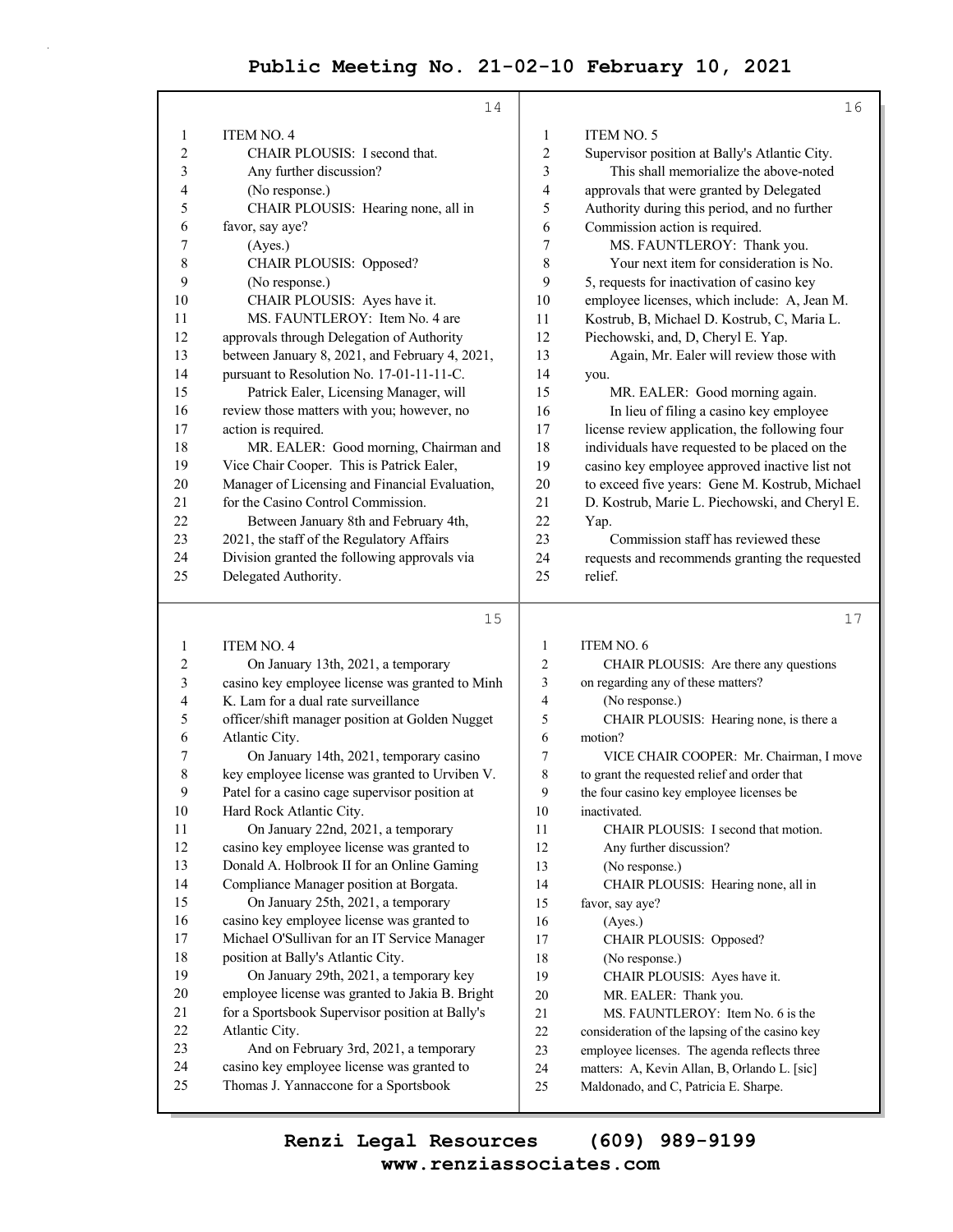|                          | 18                                                                    |                | 20                                                                           |
|--------------------------|-----------------------------------------------------------------------|----------------|------------------------------------------------------------------------------|
| 1                        | ITEM NO. 6                                                            | $\mathbf{1}$   | ITEM NO. 6                                                                   |
| $\overline{2}$           | Patrick Ealer will review those matters                               | 2              | the casino qualifier renewal submission and the                              |
| 3                        | with you, and note that 6a does have a separate                       | 3              | related documentation in order to begin the                                  |
| $\overline{\mathcal{A}}$ | relief requested.                                                     | $\overline{4}$ | casino key employee license renewal process.                                 |
| 5                        | MR. EALER: Thank you.                                                 | 5              | At this time staff recommends that the                                       |
| 6                        | Patrick Ealer, Casino Control                                         | 6              | prior order to lapse Kevin Allan's casino key                                |
| 7                        | Commission.                                                           | 7              | employee license be vacated and that the                                     |
| 8                        | At this time there are two individuals                                | 8              | request to accept the casino qualifier renewal                               |
| 9                        | for your consideration to lapse their casino                          | 9              | paperwork in lieu of a separate casino key                                   |
| 10                       | key employee license. They are Orlando L.                             | 10             | employee license renewal filing be granted.                                  |
| 11                       | [sic] Maldonado and Patricia E. Sharpe whose                          | 11             | CHAIR PLOUSIS: Are there any questions                                       |
| 12                       | casino key employee license review application                        | 12             | on this matter?                                                              |
| 13                       | filing deadline has passed.                                           | 13             | (No response.)                                                               |
| 14                       | Neither individual has filed a casino                                 | 14             | CHAIR PLOUSIS: Hearing none, is there a                                      |
| 15                       | key employee review application or requested to                       | 15             | motion?                                                                      |
| 16                       | be placed on the inactive list.                                       | 16             | VICE CHAIR COOPER: Mr. Chairman, I move                                      |
| 17                       | Based on these facts, staff recommends                                | 17             | to grant the requested relief and vacate                                     |
| 18                       | that the casino key employee licenses of                              | 18             | Commission Order No. 20-11-18-6-C lapsing Kevin                              |
| 19                       | Orlando L. [sic] Maldonado and Patricia E.                            | 19             | Allan's casino key employee license and order                                |
| 20                       | Sharpe be deemed to have lapsed.                                      | 20             | that his casino key employee license be                                      |
| 21                       | CHAIR PLOUSIS: Are there any questions                                | 21             | reactivated.                                                                 |
| 22                       | regarding these matters?                                              | 22             | CHAIR PLOUSIS: I second that motion.                                         |
| 23                       | (No response.)                                                        | 23             | Any further discussion?                                                      |
| 24                       | CHAIR PLOUSIS: Hearing none, is there a                               | 24             | (No response.)                                                               |
| 25                       | motion?                                                               | 25             | CHAIR PLOUSIS: Hearing none, all in                                          |
|                          |                                                                       |                |                                                                              |
|                          |                                                                       |                |                                                                              |
|                          | 19                                                                    |                | 21                                                                           |
| 1                        | ITEM NO. 6                                                            | 1              | <b>ITEM NO. 7</b>                                                            |
| 2                        | VICE CHAIR COOPER: Mr. Chairman, I move                               | 2              | favor, say aye?                                                              |
| 3                        | to find that the two casino key employee                              | 3              | (Ayes.)                                                                      |
| 4                        | licenses lapsed pursuant to NJAC 19:41A-6.1(f)                        | 4              | CHAIR PLOUSIS: Opposed?                                                      |
| 5                        | of the regulations.                                                   | 5              | (No response.)                                                               |
| 6                        | CHAIR PLOUSIS: I second that motion.                                  | 6              | CHAIR PLOUSIS: Ayes have it.                                                 |
| 7                        | Any further discussion?                                               | 7              | MR. EALER: Thank you.                                                        |
| 8                        | (No response.)                                                        | 8              | MS. FAUNTLEROY: Thank you.                                                   |
| $\boldsymbol{9}$         | CHAIR PLOUSIS: Hearing none, all in                                   | 9              | Item No. 7 is the Joint Petition of HR                                       |
| 10                       | favor, say aye?                                                       | 10             | Atlantic City, LLC, and Boardwalk 1000, LLC,                                 |
| 11                       | (Ayes.)                                                               | 11             | for the issuance of a temporary casino key                                   |
| 12                       | CHAIR PLOUSIS: Opposed, same sign?                                    | 12             | employee license to Nanette Horner pursuant to                               |
| 13                       | (No response.)                                                        | 13             | NJSA 5:12-89(e) with a multi-casino endorsement                              |
| 14                       | CHAIR PLOUSIS: Ayes have it.                                          | 14             | pursuant to NJSA 5:12-91.1, and to permit her                                |
| 15                       | MR. EALER: Okay. With regard to Kevin                                 | 15             | to assumes the duties and exercise the powers                                |
| 16                       | Allan, his casino key employee license was                            | 16             | of Vice President Legal and General Counsel                                  |
| 17                       | lapsed at the November 18, 2020, public                               | 17             | pending her plenary qualification.                                           |
| $18\,$                   | meeting. Subsequently Commission staff was                            | 18             | Senior Counsel Teresa Pimpinelli is                                          |
| 19                       | notified that Mr. Allan had submitted renewal                         | 19             | available to review that matter with you.                                    |
| 20                       | paper related to his casino qualifier directly                        | 20             | MS. PIMPINELLI: Good morning, Chairman                                       |
| 21                       | to the Division of Gaming Enforcement in a                            | 21             | and Vice Chair Cooper. This is Teresa                                        |
| 22                       | timely manner but had not submitted similar                           | 22             | Pimpinelli, Senior Counsel for the Commission,                               |
| 23                       | renewal paperwork for his casino key employee                         | 23             | appearing.                                                                   |
| 24<br>25                 | license to the Commission.<br>Commission staff was provided a copy of | 24<br>25       | For your consideration is a joint<br>petition seeking a temporary casino key |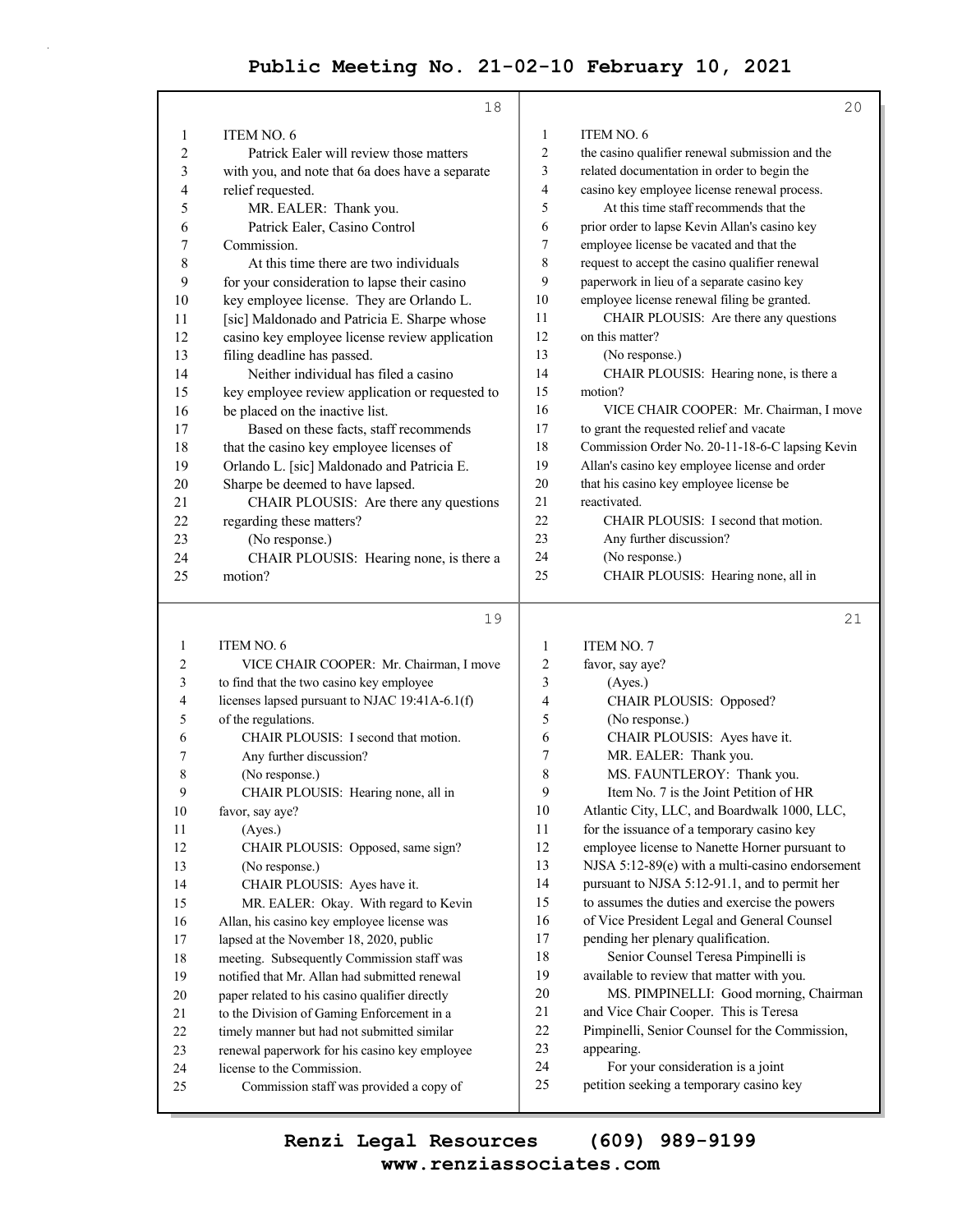|    | 22                                              |                | 24                                              |
|----|-------------------------------------------------|----------------|-------------------------------------------------|
| 1  | ITEM NO. 7                                      | $\mathbf{1}$   | ITEM NO. 7                                      |
| 2  | employee license with a multi-casino            | 2              | Chief Counsel, Chief Compliance Officer, and    |
| 3  | endorsement and a finding of temporary          | 3              | Board Secretary for Empire Resorts in           |
| 4  | qualification for Nanette Horner to permit her  | 4              | Monticello, New York.                           |
| 5  | to assume the duties and exercise the powers of | 5              | I have reviewed and agree with the draft        |
| 6  | Vice President, Legal and General Counsel of    | 6              | petition in both in form and substance. And on  |
| 7  | Boardwalk 1000, LLC, and HR Atlantic City, LLC, | 7              | behalf of the company, we look forward to       |
| 8  | pending her plenary licensure and               | 8              | having Miss Horner joining the Hard Rock        |
| 9  | qualification.                                  | 9              | family.                                         |
| 10 | A draft resolution was distributed to           | 10             | CHAIR PLOUSIS: Thank you.                       |
| 11 | the parties.                                    | 11             | Are there any questions for counsel?            |
| 12 | Mr. Chesky is here on behalf of the             | 12             | (No response.)                                  |
| 13 | Petitioners, and Jordan Hollander is here on    | 13             | CHAIR PLOUSIS: Hearing none, is there a         |
| 14 | behalf of the Division.                         | 14             | motion?                                         |
| 15 | I would now ask counsel to now please           | 15             | VICE CHAIR COOPER: Mr. Chairman, I move         |
| 16 | enter their appearances for the record.         | 16             | to approve the Joint Petition and issue a       |
| 17 | MR. CHESKY: Frank Chesky, Vice                  | 17             | temporary casino key employee license to        |
| 18 | President Legal and General Counsel for         | 18             | Nanette Horner pursuant to NJSA 5:12-89 and     |
| 19 | Boardwalk 1000 and HR Atlantic City, LLC.       | 19             | NJAC 19:41A-5.3(d) with a multi-casino          |
| 20 | MR. HOLLANDER: Good morning. Jordan             | 20             | endorsement pursuant to NJSA 5:12-91.1 and NJAC |
| 21 | Hollander, Deputy Attorney General for the      | 21             | 19:41A-5.4 and permit her to assume the duties  |
| 22 | Division of Gaming Enforcement.                 | 22             | and exercise the powers of Vice President of    |
| 23 | Good morning, Mr. Chairman and                  | 23             | Legal and General Counsel for HR Atlantic City, |
| 24 | Commissioner. You have the Division's letter    | 24             | LLC, and Boardwalk 1000, LLC, pending plenary   |
| 25 | of no objection to the issuance of a temporary  | 25             | qualification in accordance with the conditions |
|    | 23                                              |                | 25                                              |
| 1  | ITEM NO. 7                                      | $\mathbf{1}$   | ITEM NO. 8                                      |
| 2  | casino key employee license and temporary       | $\overline{c}$ | contained in NJSA 5:12-85.1c and d and NJAC     |
| 3  | qualification for Miss Horner to serve as a     | 3              | 13:69C2.6 and 2.7.                              |
| 4  | Vice President of Legal and General Counsel,    | 4              | CHAIR PLOUSIS: I second that motion.            |
| 5  | Boardwalk 1000, LLC, and HR Atlantic City, LLC, | 5              | Any further discussion?                         |
| 6  | pending her plenary qualification.              | 6              | (No response.)                                  |
| 7  | The Division has reviewed the draft             | 7              | CHAIR PLOUSIS: Hearing none, roll call          |
| 8  | resolution and has no objections.               | 8              | vote?                                           |

9 MS. FAUNTLEROY: Commissioner Cooper?

- 10 VICE CHAIR COOPER: Yes.
- 11 MS. FAUNTLEROY: And -- sorry. Vice
- 12 Chair Cooper.
- 13 And Chair Plousis?
- 14 CHAIR PLOUSIS: Yes.
- 15 MR. HOLLANDER: Thank you.
- 16 MR. CHESKY: Thank you.

17 MS. FAUNTLEROY: Item No. 8 is the

18 Petition of Harrah's Atlantic City Operating

19 Company, LLC, for the issuance of a temporary

20 casino key employee license to Gregg Klein

- 21 pursuant to NJSA 5:12-89(e) and to permit him
- 22 to assume the duties and exercise the powers of
- 23 Senior Vice President and General Manager
- 24 pending plenary qualification.

**www.renziassociates.com Renzi Legal Resources (609) 989-9199**

9 Thank you.

17 Miss Horner's experience.

23 Control Board.

12 Petition?

10 MS. FAUNTLEROY: Mr. Chesky, were there 11 any comments you wanted to make regarding the

13 MR. CHESKY: Yes. Good morning, 14 Chairman Plousis, Commissioner Cooper. 15 I am here in favor of the Petition. And 16 if you would just indulge a brief background on

18 She is a long-term resident of Atlantic 19 City. She actually began her legal career here 20 in Atlantic City before becoming Deputy Chief

22 Compulsive Gambling at the Pennsylvania Gaming

21 Counsel and Director of the Office of

24 Her last position, which she held for 25 ten years, was as Executive Vice President,

<sup>25</sup> This matter has come to the Commission's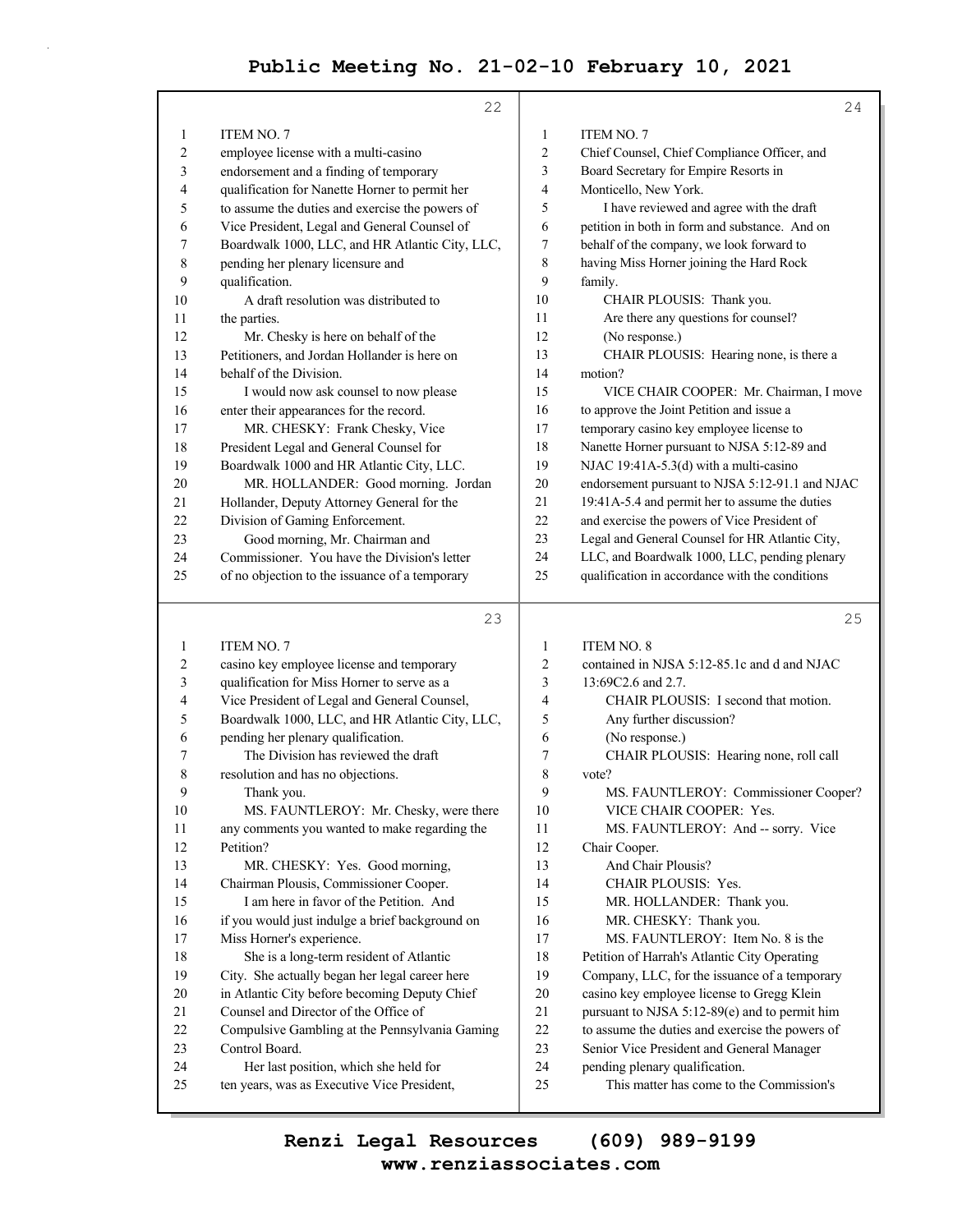|                  | 26                                                  |                       | 28                                                                                 |
|------------------|-----------------------------------------------------|-----------------------|------------------------------------------------------------------------------------|
|                  |                                                     |                       |                                                                                    |
| 1                | <b>ITEM NO. 8</b>                                   | $\mathbf{1}$          | ITEM NO. 8                                                                         |
| 2                | attention pursuant to a petition that was filed     | 2                     | resolution, and I have no objections.                                              |
| 3                | on January 25, 2021, seeking, as noted, the         | 3                     | Thank you.                                                                         |
| 4                | temporary redesignation of Mr. Klein's temp         | 4                     | CHAIR PLOUSIS: Thank you.                                                          |
| 5                | casino key employee license and his temp            | 5                     | Are there any questions for counsel?                                               |
| 6                | qualification as a Senior Vice President and        | 6                     | (No response.)                                                                     |
| 7                | General Manager of Harrah's.                        | $\tau$                | CHAIR PLOUSIS: Hearing none, is there a                                            |
| 8                | I will note for the record that his temp            | 8                     | motion?                                                                            |
| 9                | casino key employee license and temp plenary        | 9                     | VICE CHAIR COOPER: Mr. Chairman, I move                                            |
| 10               | qualification was granted by the Commission in      | $10\,$                | to approve the Joint Petition and issue a                                          |
| 11               | a different capacity at your July 15, 2020,         | 11                    | temporary casino key employee license to Gregg                                     |
| 12               | meeting, Resolution No. 20-07-15-17 as Vice         | 12                    | Klein pursuant to NJSA 5:12-89b(4) and NJSA                                        |
| 13               | President of Operations for CEI, Caesars            | 13                    | 5:12-89e and permit him to assume the duties                                       |
| 14               | Entertainment, Incorporated, in connection with     | 14                    | and exercise the powers of Senior Vice                                             |
| 15               | the merger of Caesars and Eldorado.                 | 15                    | President and General Manager for Harrah's                                         |
| 16               | This matter is to address his change of             | 16                    | Atlantic City Operating Company, LLC, nunc pro                                     |
| 17               | position and the designation of his temp key        | 17                    | tunc to February 2nd, 2021, pending plenary                                        |
| 18               | and qualification accordingly.                      | 18                    | qualification in accordance with the conditions                                    |
| 19               | I do believe counsel is on the call, and            | 19                    | contained in NJSA 5:12-85.1 and NJAC 13:69C-2.6                                    |
| 20               | I would ask them to proceed.                        | 20                    | and 2.7;                                                                           |
| 21               | MR. O'GARA: Paul O'Gara for the                     | 21                    | Further, amend the administrative                                                  |
| 22               | Petitioners.                                        | 22                    | records of the Commission to reflect the                                           |
| 23               | I won't repeat what General Counsel                 | 23                    | issuance of a temporary casino key employee                                        |
| 24               | Fauntleroy already cited to you. But Mr. Klein      | 24                    | license to Mr. Klein to serve as Vice President                                    |
| 25               | was temporarily qualified at the time of the        | 25                    | of Operations for Caesars Entertainment, Inc.,                                     |
|                  |                                                     |                       |                                                                                    |
|                  | 27                                                  |                       | 29                                                                                 |
|                  |                                                     |                       |                                                                                    |
| 1                | <b>ITEM NO. 8</b>                                   | $\mathbf{1}$          | ITEM NO. 9                                                                         |
| 2                | merger and temp key was authorized.                 | $\boldsymbol{2}$      | effective August 4th, 2020, through today's                                        |
| 3                | We seek his temporary qualification to              | 3                     | ruling.                                                                            |
| 4                | act as Senior Vice President and General            | 4                     | CHAIR PLOUSIS: I'll second that motion.                                            |
| 5                | Manager of Harrah's Atlantic City and that his      | 5                     | Any further discussion?                                                            |
| 6                | casino -- temporary casino key employee license     | 6                     | (No response.)                                                                     |
| 7<br>8           | be endorsed for that as well.                       | $\boldsymbol{7}$<br>8 | CHAIR PLOUSIS: Hearing none, roll call                                             |
|                  | And we request it be nunc pro tunc to               |                       | vote?                                                                              |
| $\boldsymbol{9}$ | the date that the Division has filed its report     | 9                     | MS. FAUNTLEROY: Vice Chair Cooper?                                                 |
| $10\,$           | indicating no objection to his temporary            | 10                    | VICE CHAIR COOPER: Yes.                                                            |
| 11               | qualification in this position and a                | 11                    | MS. FAUNTLEROY: And Chairman Plousis?                                              |
| 12               | redesignation of his license.                       | 12                    | CHAIR PLOUSIS: Yes.                                                                |
| 13               | If you have any questions, I'd be happy             | 13                    | MS. MENDES-FERREIRA: Thank you.                                                    |
| 14               | to address them.                                    | 14<br>15              | MR. O'GARA: Thank you very much.                                                   |
| 15               | Thank you.                                          |                       | CHAIR PLOUSIS: Thank you.                                                          |
| 16               | MS. MENDES-FERREIRA: Good morning,                  | 16                    | MS. FAUNTLEROY: Thank you. Have a good                                             |
| 17               | Chairman, Vice Chair Cooper. Camila                 | 17                    | day.                                                                               |
| 18               | Mendez-Ferreira on behalf of the Division of        | 18                    | The next four matters, Mr. Chairman, are                                           |
| 19<br>20         | Gaming Enforcement.                                 | 19                    | all arising from MGM and MDDC.                                                     |
| 21               | The Division has filed its letter report            | $20\,$                | The first is Item No. 9, which is the                                              |
| 22               | of no objection on February 2nd, 2021, for Mr.      | 21                    | consideration of the plenary qualification of                                      |
| 23               | Klein to serve in his new position as Senior        | 22                    | Jorge Perez-Saad to serve as Portfolio                                             |
| 24               | Vice President and General Manager for<br>Harrah's. | 23<br>24              | President for MGM Resorts International.<br>This matter is coming back to you as a |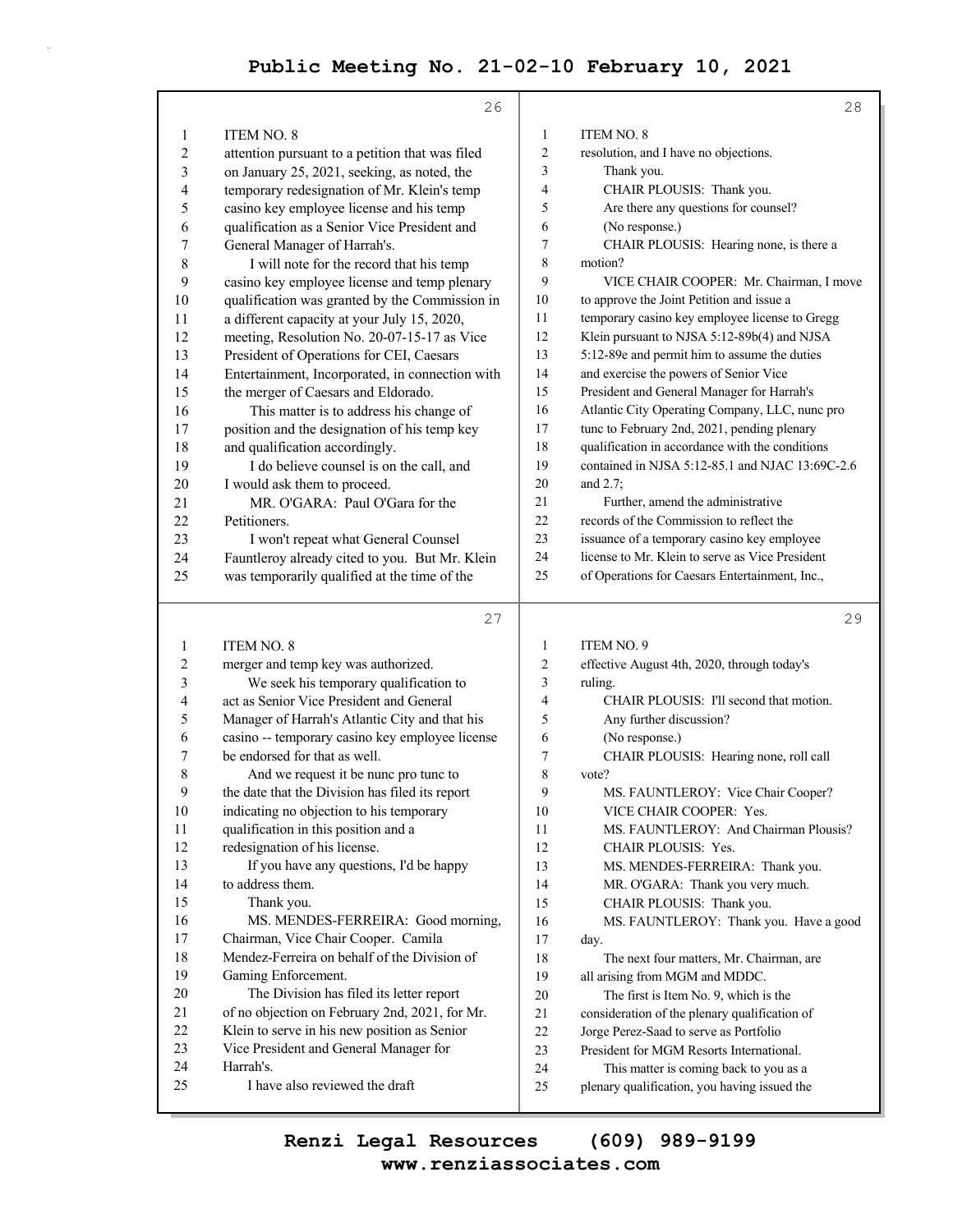|                         | 30                                                                                            |              | 32                                                                                              |
|-------------------------|-----------------------------------------------------------------------------------------------|--------------|-------------------------------------------------------------------------------------------------|
| 1                       | ITEM NO. 9                                                                                    | 1            | ITEM NO. 10                                                                                     |
| $\overline{\mathbf{c}}$ | temporary qualification to serve in that                                                      | 2            | Again, her temporary casino key employee                                                        |
| 3                       | capacity at your May 27, 2020, meeting,                                                       | 3            | licensure and qualification were addressed by                                                   |
| 4                       | Resolution No. 20-05-27-03.                                                                   | 4            | you at your May 27, 2020, meeting, the                                                          |
| 5                       | Counsel is available to address the                                                           | 5            | Resolution No. 20-05-27-01.                                                                     |
| 6                       | matter.                                                                                       | 6            | We are here for plenary consideration of                                                        |
| 7                       | MR. MADAMBA: Good morning, Chair                                                              | 7            | her key licensure and plenary qualification.                                                    |
| 8                       | Plousis, Vice Chair Cooper. Patrick Madamba,                                                  | 8            | And counsel -- same counsel is here to                                                          |
| 9                       | Senior Vice President of MGM Resorts                                                          | 9            | address that matter as well.                                                                    |
| 10                      | International and Marina District Development                                                 | 10           | MR. MADAMBA: Again for the record, Pat                                                          |
| 11                      | Company.                                                                                      | 11           | Madamba, Senior Vice President of MGM and                                                       |
| 12                      | I've reviewed the resolution, and it is                                                       | 12           | Marina District Development Company.                                                            |
| 13                      | fine in form and substance.                                                                   | 13           | Miss Johnson is appearing virtually                                                             |
| 14                      | Thank you.                                                                                    | 14           | today and is available to the Commission.                                                       |
| 15                      | MS. RICHARDSON: Good morning, Chairman                                                        | 15           | I did review the resolution, and it's                                                           |
| 16                      | and Vice Chair Cooper. Tracy Richardson for                                                   | 16           | fine in form and substance.                                                                     |
| 17                      | the Division of Gaming Enforcement.                                                           | 17           | And, again, Miss Johnson is available                                                           |
| 18                      | You have the Division's report dated                                                          | 18           | if -- to say hello.                                                                             |
| 19                      | January 27, 2021, with no objection to the                                                    | 19           | MS. FAUNTLEROY: Is she on?                                                                      |
| 20                      | plenary qualification of Mr. Perez-Saad.                                                      | 20           | MS. RICHARDSON: Good morning again.                                                             |
| 21                      | We've also reviewed the draft resolution                                                      | 21           | MS. JOHNSON: Good morning. Can you                                                              |
| 22                      | and have no objection.                                                                        | 22           | hear me?                                                                                        |
| 23                      | Thank you.                                                                                    | 23           | MS. FAUNTLEROY: Yes, we can hear you.                                                           |
| 24                      | CHAIR PLOUSIS: Are there any questions                                                        | 24           | MS. JOHNSON: Good morning, and thank                                                            |
| 25                      | for counsel?                                                                                  | 25           | you very much for your consideration.                                                           |
|                         | 31                                                                                            |              | 33                                                                                              |
|                         |                                                                                               |              |                                                                                                 |
| 1                       | ITEM NO. 10                                                                                   | $\mathbf{1}$ | ITEM NO. 10                                                                                     |
| 2                       | (No response.)                                                                                | 2            | I started June 2020, in the middle of                                                           |
| 3                       | CHAIR PLOUSIS: Hearing none, is there a                                                       | 3            | the pandemic, and moved to Southern New Jersey.                                                 |
| 4                       | motion?<br>VICE CHAIR COOPER: Mr. Chairman, I move                                            | 4            | And I'm residing officially in Atlantic City                                                    |
| 5                       |                                                                                               | 5            | proper. I'm only about 1.4 miles away from the                                                  |
| 6                       | to adopt the draft resolution and find Jorge                                                  | 6            | property, and I love that commute.                                                              |
| 7                       | Perez-Saad qualified to serve as Portfolio                                                    | 7<br>8       | Borgata is a wonderful property. It is<br>a fully integrated Las Vegas style resort. I'm        |
| 8                       | President for MGM Resorts International in                                                    |              |                                                                                                 |
| 9                       | accordance with NJSA 5:12-85.1c and NJSA                                                      | 9<br>10      | honored, and I feel like it's a privilege to                                                    |
| 10                      | 5:12-89b(1) and (2), and NJAC 13:69C-2.7.                                                     |              | have been selected to be the property President<br>and Chief Operating Officer for the company. |
| 11                      | CHAIR PLOUSIS: I'll second that motion.                                                       | 11           | And I look forward to doing great things in the                                                 |
| 12                      | Any further discussion?                                                                       | 12<br>13     |                                                                                                 |
| 13                      | (No response.)                                                                                |              | property and growing the gross gaming revenue                                                   |
| 14                      | CHAIR PLOUSIS: Hearing none, roll call                                                        | 14           | for Atlantic City.                                                                              |
| 15                      | vote?                                                                                         | 15           | CHAIR PLOUSIS: Well, thank you, Miss                                                            |
| 16                      | MS. FAUNTLEROY: Vice Chair Cooper?                                                            | 16<br>17     | Johnson. And we want to welcome you to<br>Atlantic City and to the industry as well. And        |
| 17                      | VICE CHAIR COOPER: Yes.                                                                       |              |                                                                                                 |
| 18                      | MS. FAUNTLEROY: And Chairman Plousis?                                                         | 18<br>19     | we wish you success over there.<br>MS. JOHNSON: Thank you.                                      |
| 19                      | CHAIR PLOUSIS: Yes.                                                                           | $20\,$       | MS. FAUNTLEROY: Hear from the Division.                                                         |
| 20                      | MS. FAUNTLEROY: Thank you.                                                                    | 21           | CHAIR PLOUSIS: Pardon me?                                                                       |
| 21                      | Item No. 10 is consideration of the                                                           | 22           | MS. FAUNTLEROY: Miss Richardson?                                                                |
| 22                      | initial casino key employee licensure and                                                     | 23           | CHAIR PLOUSIS: Oh. Division?                                                                    |
| 23                      | plenary qualification of Melonie Johnson to<br>serve as President and Chief Operating Officer | 24           | MS. RICHARDSON: Good -- good morning                                                            |
| 24                      |                                                                                               |              |                                                                                                 |

25 again. Tracy Richardson for the Division of

**www.renziassociates.com Renzi Legal Resources (609) 989-9199**

25 for Marina District Development Company, LLC.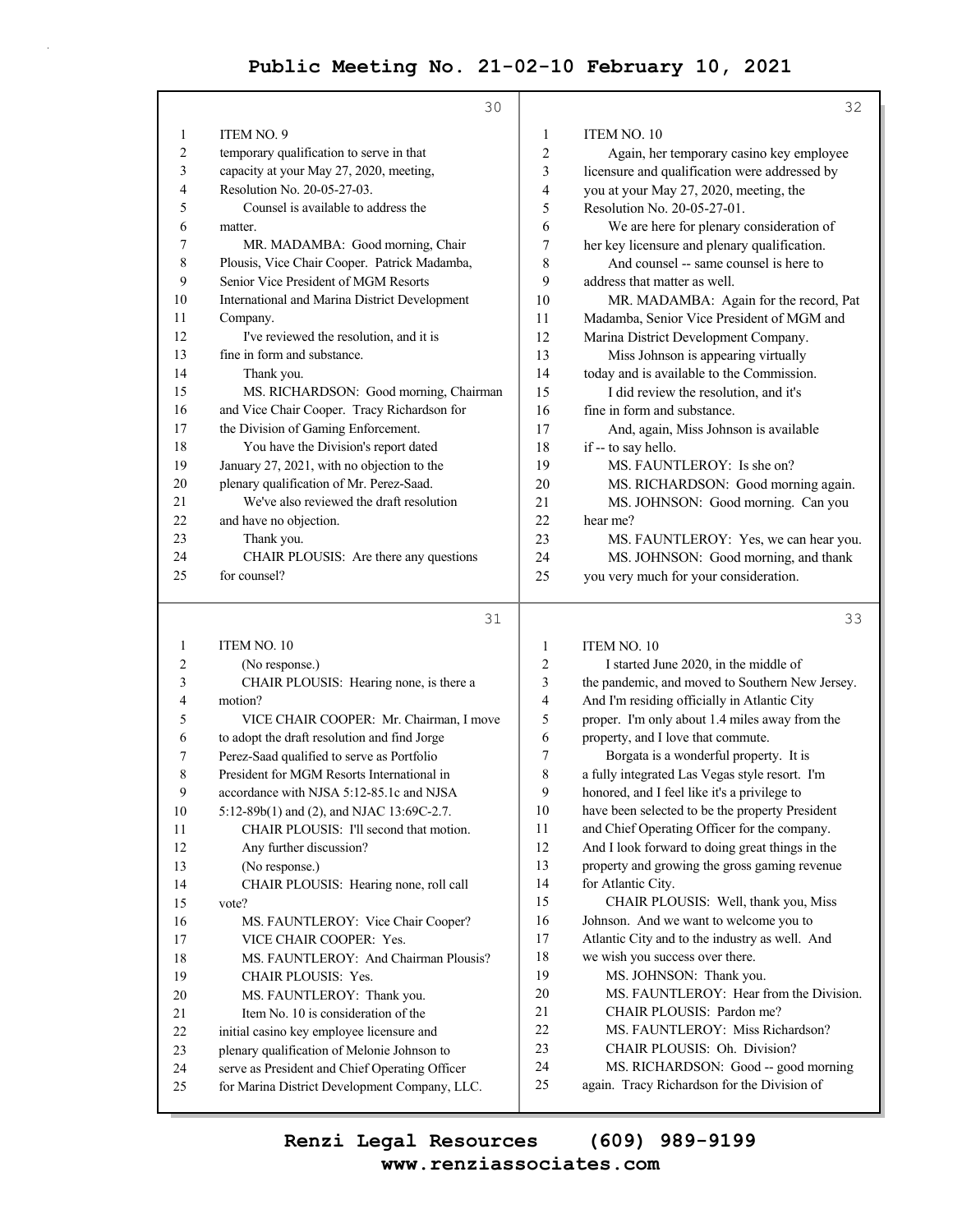|                | 34                                             |                | 36                                             |
|----------------|------------------------------------------------|----------------|------------------------------------------------|
| 1              | ITEM NO. 10                                    | $\mathbf{1}$   | ITEM NO. 11                                    |
| $\overline{c}$ | Gaming Enforcement.                            | $\overline{2}$ | Patrick Madamba, Senior Vice President of MGM  |
| 3              | You have our report dated February 1st,        | 3              | and Marina District Development Company.       |
| 4              | 2021, recommending that the plenary casino key | 4              | I've reviewed the resolution, and it's         |
| 5              | employee licensure and qualification for Miss  | 5              | fine in form and substance and ask that you    |
| 6              | Johnson.                                       | 6              | grant the license, please.                     |
| 7              | We've also reviewed the draft resolution       | $\tau$         | MS. RICHARDSON: Good morning again,            |
| 8              | and have no objection.                         | 8              | Chairman and Vice Chair Cooper.                |
| 9              | Thank you.                                     | 9              | The Division filed a report with you           |
| 10             | CHAIR PLOUSIS: Are there any other             | 10             | January 7, 2021, recommending the plenary      |
| 11             | questions for counsel?                         | 11             | casino key employee licensure and the          |
| 12             | (No response.)                                 | 12             | qualification for Mr. Brascia.                 |
| 13             | CHAIR PLOUSIS: Hearing none, is there a        | 13             | We've also reviewed the draft resolution       |
| 14             | motion?                                        | 14             | and have no objection.                         |
| 15             | VICE CHAIR COOPER: Mr. Chairman, I move        | 15             | Thank you.                                     |
| 16             | to adopt the draft resolution and: A, grant an | 16             | CHAIR PLOUSIS: Are there any questions         |
| 17             | initial casino key employee license to Melonie | 17             | for counsel?                                   |
| 18             | Johnson pursuant to NJSA 5:12-89b(4) and NJSA  | 18             | (No response.)                                 |
| 19             | 5:12-89e;                                      | 19             | CHAIR PLOUSIS: Hearing none, is there a        |
| 20             | And, B, also find Miss Johnson qualified       | 20             | motion?                                        |
| 21             | to serve as the President and Chief Operating  | 21             | VICE CHAIR COOPER: Mr. Chairman, I move        |
| 22             | Officer for Marina District Development        | 22             | to adopt the draft resolution and: A, grant an |
| 23             | Company, LLC, in accordance with NJSA          | 23             | initial casino key employee license to Peter   |
| 24             | 5:12-85.1c, NJSA 5:12-89b(1) and (2), and NJAC | 24             | Brascia pursuant to NJSA 5:12-89e and NJAC     |
| 25             | $13:69C-2.6$ .                                 | 25             | 19:41A-5.5;                                    |
|                | 35                                             |                | 37                                             |
| $\mathbf{1}$   | ITEM NO. 11                                    | $\mathbf{1}$   | ITEM NO. 11                                    |
| $\overline{c}$ | CHAIR PLOUSIS: I'll second that motion.        | $\overline{2}$ | And, B, also find Mr. Brascia qualified        |
| 3              | Any further discussion?                        | 3              | to serve as Senior Vice President of Marketing |
| 4              | (No response.)                                 | $\overline{4}$ | for the Marina District Development Company,   |
| 5              | CHAIR PLOUSIS: Hearing none, roll call         | 5              | LLC, in accordance with NJSA 5:12-85.1c, NJSA  |
| 6              | vote?                                          | 6              | 5:12-89b(1) and (2), and NJAC 13:69C-2.6 and   |
| 7              | MS. FAUNTLEROY: Vice Chair Cooper?             | 7              | 2.7;                                           |
| 8              | VICE CHAIR COOPER: Yes.                        | 8              | And further grant the request to waive         |
| 9              | MS. FAUNTLEROY: And Chairman Plousis?          | 9              | the residency requirement as provided for in   |
| 10             | <b>CHAIR PLOUSIS: Yes.</b>                     | 10             | NJSA 5:12-89b(4).                              |
| 11             | MS. FAUNTLEROY: Thank you.                     | 11             | CHAIR PLOUSIS: I'll second that motion.        |
| 12             | Item No. 11 is consideration of the            | 12             | Any further discussion?                        |

12 Item No. 11 is consideration of the 13 initial casino key employee licensure and 14 plenary qualification of Peter Brascia to serve 15 as Senior Vice President Marketing for Marina 16 District Development Company, LLC. 17 Again, same scenario. On May 27, 2020, 18 you granted Mr. Brascia's temporary casino key 19 employee licensure and temporary qualification 20 with a residency waiver, Resolution No. 21 20-05-27-02. 22 The matter is now before you for plenary 23 consideration of both his casino key employee 24 licensure and qualification. 25 MR. MADAMBA: Again for the record,

#### 13 (No response.) 14 CHAIR PLOUSIS: Hearing none, roll call 15 vote?

16 MS. FAUNTLEROY: Vice Chair Cooper? 17 VICE CHAIR COOPER: Yes.

- 18 MS. FAUNTLEROY: And Chairman Plousis?
- 19 CHAIR PLOUSIS: Yes.
- 20 MS. FAUNTLEROY: Thank you.
- 21 Item No. 12, consideration of the
- 22 initial casino key employee licensure and
- 23 plenary qualification of Lissa Ross to serve as
- 24 Vice President Human Resources for Marina
- 25 District Development Company, LLC.

**www.renziassociates.com Renzi Legal Resources (609) 989-9199**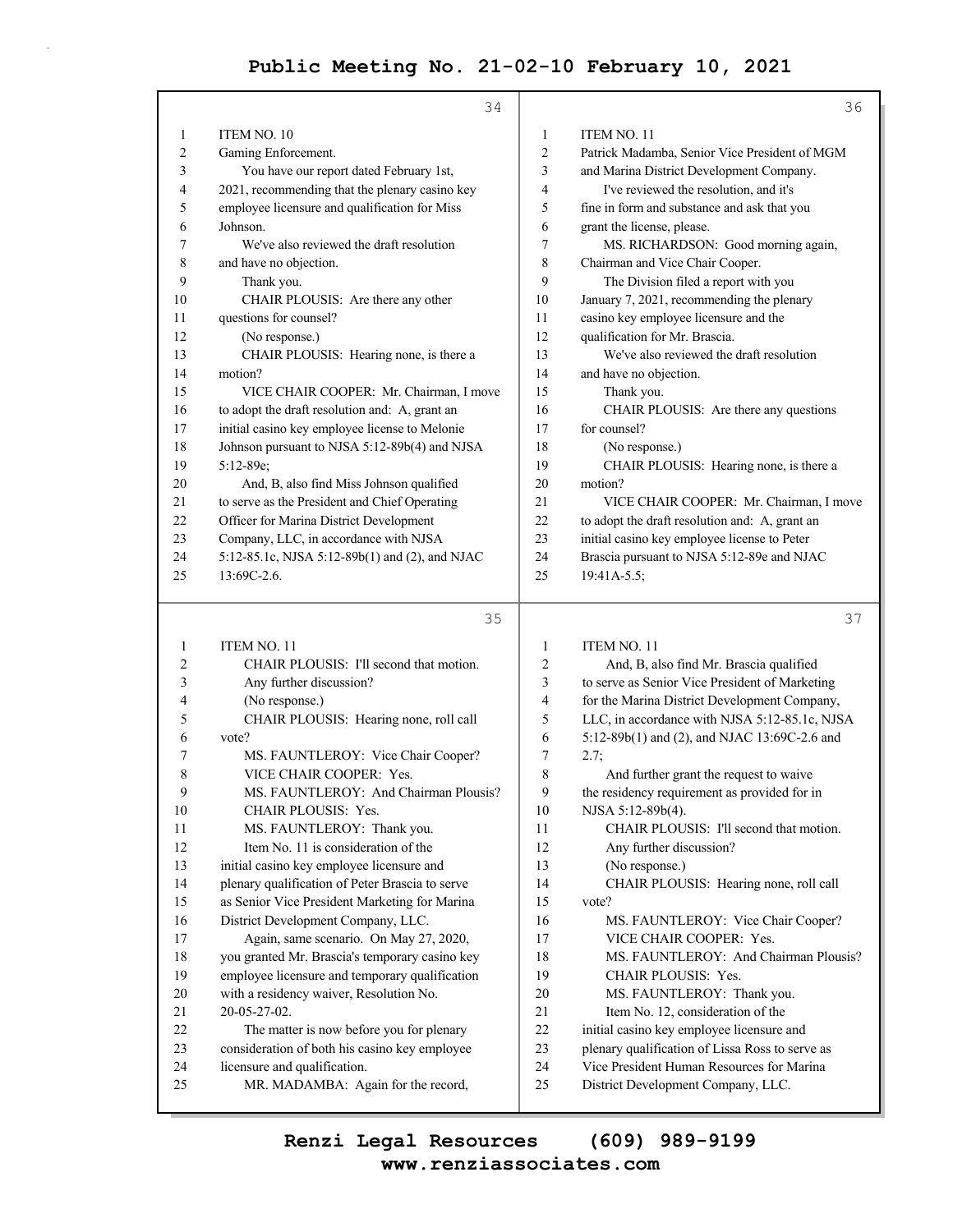|          | 38                                                                    |                  | 40                                              |
|----------|-----------------------------------------------------------------------|------------------|-------------------------------------------------|
| 1        | ITEM NO. 11                                                           | 1                | ITEM NO. 11                                     |
| 2        | Again, this matter was considered                                     | $\overline{2}$   | And, B, find Miss Ross qualified to             |
| 3        | initially on May 27, 2020, for her temporary                          | 3                | serve as Vice President of the Human Resources  |
| 4        | casino key employee licensure and temporary                           | 4                | for -- pardon me -- Marina District Development |
| 5        | qualification as well as a residency waiver                           | 5                | Company, LLC, in accordance with NJSA 5:12-85.1 |
| 6        | request, which was granted pursuant to                                | 6                | and NJAC 13:69C-2.6 and 2.7;                    |
| 7        | Resolution No. 20-05-27-04.                                           | 7                | And further grant the request to waive          |
| 8        | I will note that Miss Ross is officially                              | 8                | the residency requirement as provided for in    |
| 9        | known as Felicia Dionne Ross, also known as                           | 9                | NJSA 5:12-89b(4).                               |
| 10       | Lissa Ross.                                                           | 10               | CHAIR PLOUSIS: I second that motion.            |
| 11       | MR. MADAMBA: Good morning again. Pat                                  | 11               | Any further discussion?                         |
| 12       | Madamba, Senior Vice President and Legal                              | 12               | (No response.)                                  |
| 13       | Counsel for MGM and Marina District Development                       | 13               | CHAIR PLOUSIS: Hearing none, roll call          |
| 14       | Company.                                                              | 14               | vote?                                           |
| 15       | I've reviewed the resolution, and it's                                | 15               | MS. FAUNTLEROY: Vice Chair Cooper?              |
| 16       | fine -- fine in form and substance. We ask                            | 16               | VICE CHAIR COOPER: Yes.                         |
| 17       | that you grant the relief requested.                                  | 17               | MS. FAUNTLEROY: And Chairman Plousis?           |
| 18       | I'd also like to thank the Commission                                 | 18               | CHAIR PLOUSIS: Yes.                             |
| 19       | and Division again for accommodating all four                         | 19               | MS. FAUNTLEROY: In accordance with              |
| 20       | of these individuals back in May in the height                        | 20               | Resolution No. 20-12-09-03, the next closed     |
| 21       | of the pandemic and provided a special meeting                        | 21               | session will be held on Wednesday, March 10,    |
| 22       | so that we could readjust the Borgata                                 | 22               | 2021, at 9:30 a.m. in the Commission offices.   |
| 23       | management team efficiently and expeditiously                         | 23               | CHAIR PLOUSIS: This is the public               |
| 24       | during the height of the pandemic. It was                             | 24               | participation portion of the meeting.           |
| 25       | very, very much appreciated, as was the                               | 25               | Miss Fauntleroy, do we have any                 |
|          |                                                                       |                  |                                                 |
|          |                                                                       |                  |                                                 |
|          | 39                                                                    |                  | 41                                              |
| 1        | ITEM NO. 11                                                           | $\mathbf{1}$     |                                                 |
| 2        | expeditious way the Commission and the DGE                            | $\overline{c}$   | comments?                                       |
| 3        | handled the matters going forward to today.                           | 3                | MS. FAUNTLEROY: I've been advised that          |
| 4        | Thank you again.                                                      | 4                | we do not, Mr. Chairman.                        |
| 5        | MS. RICHARDSON: Good morning again.                                   | 5                | CHAIR PLOUSIS: Hearing none, the public         |
| 6        | Tracy Richardson for the Division of Gaming                           | 6                | participation portion is now closed.            |
| 7        | Enforcement.                                                          | $\boldsymbol{7}$ | Is there a motion to adjourn?                   |
| 8        | The Division filed its report dated                                   | 8                | VICE CHAIR COOPER: Mr. Chairman, I'll           |
| 9        | January 28, 2021, which recommended the plenary                       | 9                | make that motion.                               |
| 10       | casino key employee licensure and qualification                       | 10               | CHAIR PLOUSIS: I'll second that motion.         |
| 11       | for Miss Ross.                                                        | 11               | All in favor?                                   |
| 12       | We've also reviewed the draft resolution                              | 12               | (Ayes.)                                         |
| 13       | and have no objections.                                               | 13               | CHAIR PLOUSIS: Opposed?                         |
| 14       | Thank you.                                                            | 14               | (No response.)                                  |
| 15       | CHAIR PLOUSIS: Are there any questions                                | 15               | CHAIR PLOUSIS: Ayes it have it.                 |
| 16       | for counsel?                                                          | 16               | Meeting is adjourned. Thank you.                |
| 17       | (No response.)                                                        | 17               | MS. FAUNTLEROY: Thank you. Stay safe,           |
| 18       | CHAIR PLOUSIS: Hearing none, is there a                               | 18               | everyone.                                       |
| 19       | motion?                                                               | 19               | (Public Meeting 20-21-02-10 was                 |
| 20       | VICE CHAIR COOPER: Mr. Chairman, I move                               | $20\,$           | adjourned at 11:09 a.m.)<br>- - -               |
| 21       | to adopt the draft resolution and: A, grant an                        | 21<br>22         |                                                 |
| 22<br>23 | initial -- pardon me, excuse me -- casino key                         | 23               |                                                 |
|          | employee license to Felicia Dionne Ross, also                         | 24               |                                                 |
| 24<br>25 | known as Lissa Ross pursuant to NJSA 5:12-89e<br>and NJAC 19:41A-5.5; | 25               |                                                 |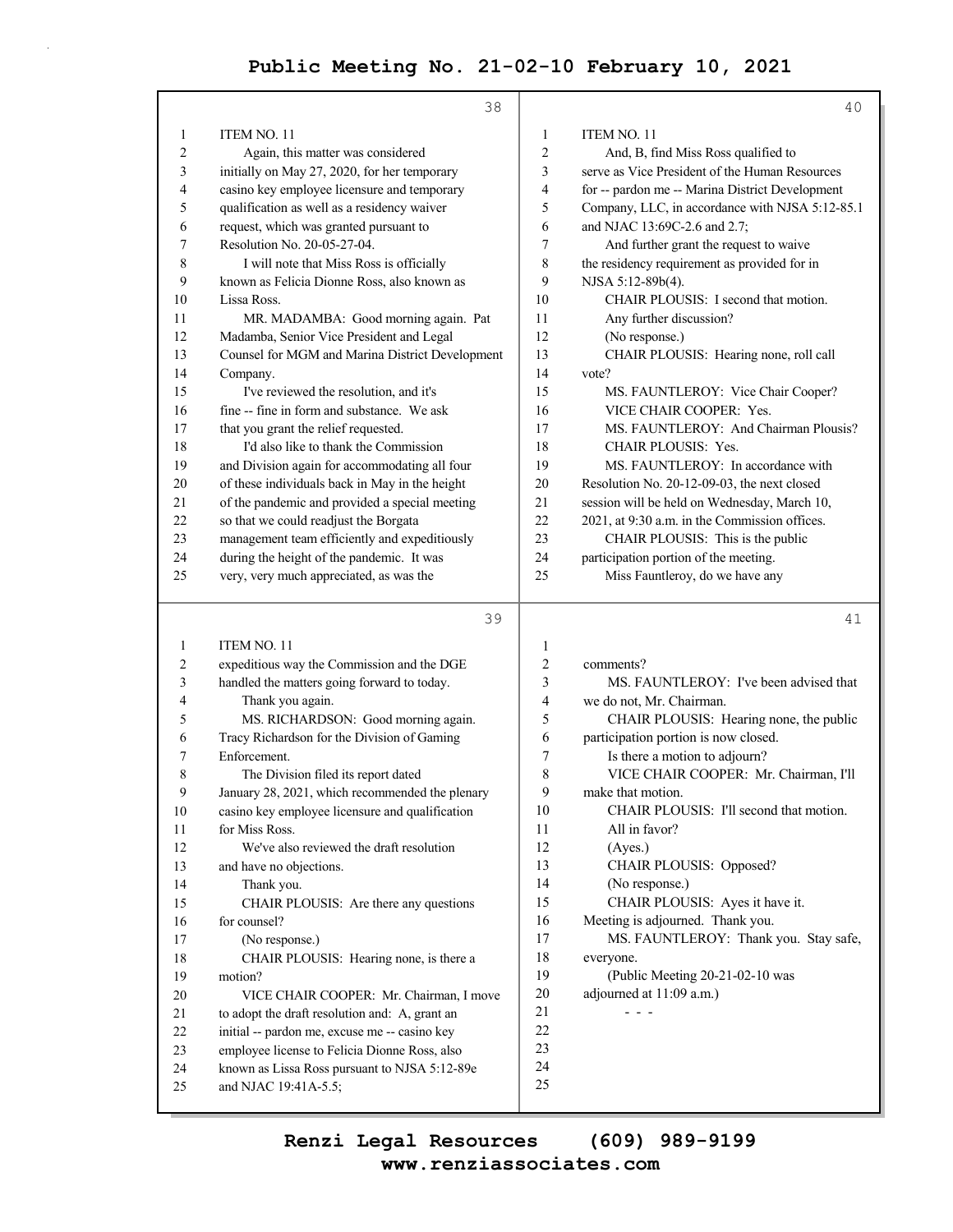| 42                                                           |  |
|--------------------------------------------------------------|--|
| 1                                                            |  |
|                                                              |  |
| 2<br>CERTIFICATE                                             |  |
| 3                                                            |  |
| 4<br>I, M. DARLENE ENGEL, a Certified Court                  |  |
| Reporter and Notary Public of the State of New Jersey,<br>5  |  |
| certify that the foregoing is a true and accurate<br>6       |  |
| transcript of the proceedings via remote technology.<br>7    |  |
| I further certify that I am neither<br>8                     |  |
|                                                              |  |
| attorney, of counsel for, nor related to or employed<br>9    |  |
| by any of the parties to the action; further that I am<br>10 |  |
| not a relative or employee of any attorney or counsel<br>11  |  |
| employed in this case; nor am I financially interested<br>12 |  |
| 13 in the action.                                            |  |
| 14                                                           |  |
| 15                                                           |  |
| 16                                                           |  |
|                                                              |  |
| 17                                                           |  |
| 18                                                           |  |
| 19<br>M. DARLENE ENGEL, CCR                                  |  |
| License No 30XI0102300<br>20                                 |  |
| 21                                                           |  |
| Dated: February 15, 2021<br>22                               |  |
| My Notary Commission Expires<br>23                           |  |
| 24 November 21, 2024                                         |  |
| 25 ID No 50117353                                            |  |
|                                                              |  |
|                                                              |  |
|                                                              |  |
|                                                              |  |
|                                                              |  |
|                                                              |  |
|                                                              |  |
|                                                              |  |
|                                                              |  |
|                                                              |  |
|                                                              |  |
|                                                              |  |
|                                                              |  |
|                                                              |  |
|                                                              |  |
|                                                              |  |
|                                                              |  |
|                                                              |  |
|                                                              |  |
|                                                              |  |
|                                                              |  |
|                                                              |  |
|                                                              |  |
|                                                              |  |
|                                                              |  |
|                                                              |  |
|                                                              |  |
|                                                              |  |
|                                                              |  |
|                                                              |  |
|                                                              |  |
|                                                              |  |
|                                                              |  |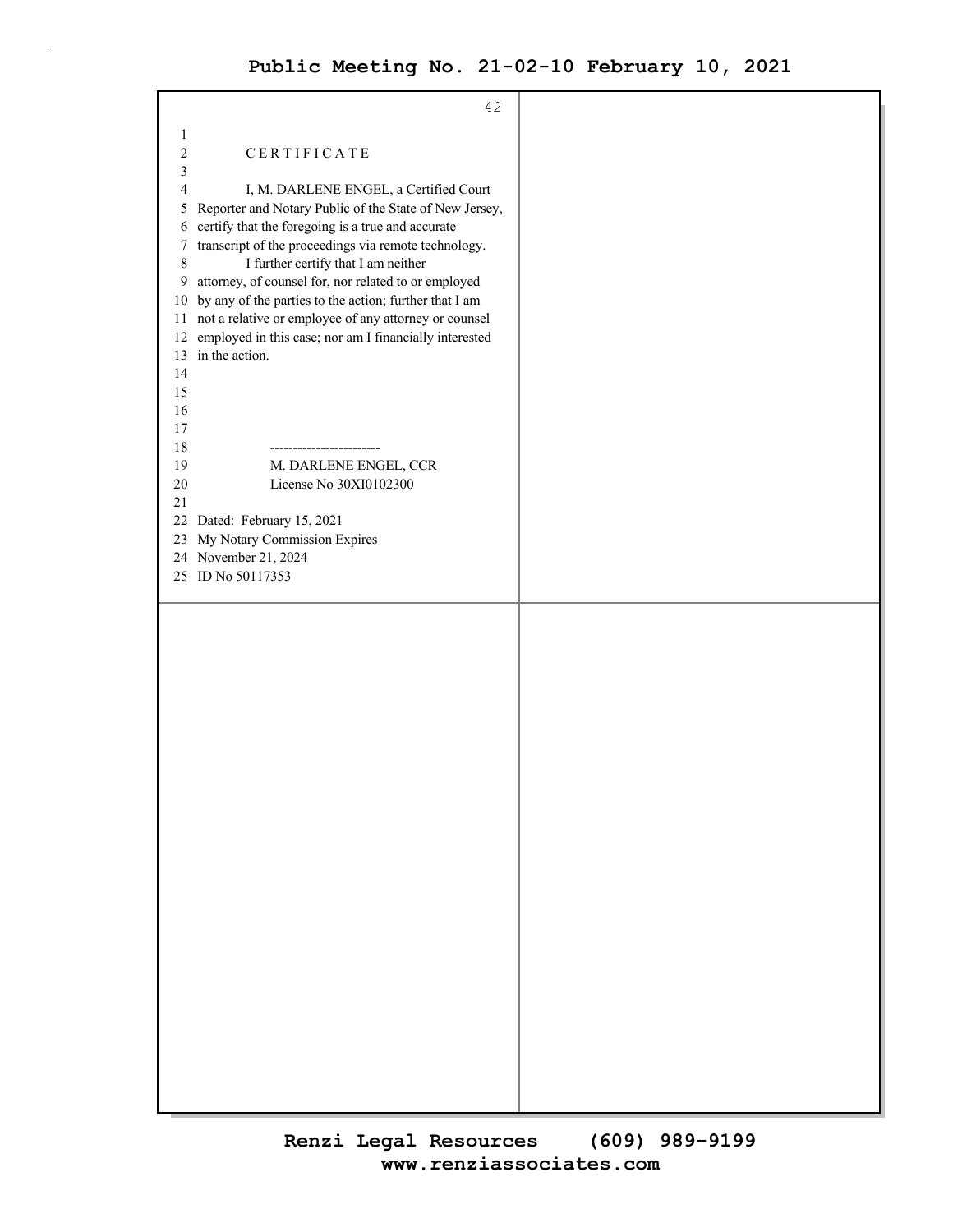|                               | agenda $4:1 \quad 5:1$ | 15:6, 10, 18             | back $29:24$          |
|-------------------------------|------------------------|--------------------------|-----------------------|
| A                             | 17:23                  | $15:22$ $16:2$           | 38:20                 |
| a.m1:14,14                    | agree $24:5$           | $21:10$ 22:7             | background            |
| $4:2$ 5:2 6:2                 | ALISA2:3               | 22:19 23:5               | 23:16                 |
| 40:22 41:20                   | Allan $4:22$           | 23:18,20                 | Baer $6:8$            |
| a/k/a4:95:23                  | 17:24 19:16            | 24:23 25:18              | Bally's $15:18$       |
| $able 6:23$ 7:8               | 19:19                  | 27:528:16                | 15:21 16:2            |
| above-noted                   | Allan's $20:6$         | 33:4,14,17               | Barbara 9:1           |
| 16:3                          | 20:19                  | attention 26:2           | <b>Based</b> $18:17$  |
| accept 7:11                   | Allegiance             | $\texttt{attorney} 2:11$ | becoming $23:20$      |
| 20:8                          | 6:20                   | $2:12,12$ 3:2            | began $23:19$         |
| access $7:9$                  | Allen $9:1$            | 3:5, 9, 13, 17           | beginning $7:15$      |
| accommodating                 | amend $28:21$          | $3:21$ $22:21$           | 9:4,9                 |
| 38:19                         | <b>ANALYST</b> $2:4$   | 42:9,11                  | behalf $8:18$         |
| accomplish                    | Andrew $4:7$           | <b>ATTORNEYS</b> 2:11    | 22:12,14              |
| 9:2,10,17                     | 10:24                  | audio $7:23$             | 24:7 27:18            |
| $accurate$ 42:6               | anniversary            | August $29:2$            | believe $26:19$       |
| acknowledge                   | 8:24                   | Authority 4:16           | <b>Board</b> 23:23    |
| $6:19$ $8:15$                 | annual $6:11$          | 14:12,25                 | 24:3                  |
| act6:827:4                    | answer $8:5$           | 16:5                     | Boardwalk $1:12$      |
| action 14:17                  | appearances            | authorized               | $3:4$ 5:4             |
| $16:6$ $42:10$                | 22:16                  | 27:2                     | $21:10$ 22:7          |
| 42:13                         | appearing              | available 7:19           | 22:19 23:5            |
| addition 9:13                 | 21:23 32:13            | $21:19$ 30:5             | 24:24                 |
| address 6:16                  | application            | 32:14,17                 | Borgata 15:14         |
| 26:16 27:14                   | 16:17 18:12            | Avenue $1:12$            | 33:738:22             |
| $30:5$ 32:9                   | 18:15                  | aye $10:15$              | Borkowski 4:11        |
| addressed 32:3                | applications           | 11:24 12:24              | 13:8                  |
| adjourn $41:7$                | $4:5,10$ 10:21         | $14:6$ 17:15             | Borrego $4:6$         |
| adjourned                     | 12:19 13:6             | 19:10 21:2               | $10:23$ $11:6$        |
| 41:16,20                      | appreciated            | Ayes 10:16, 19           | 12:7                  |
| adjournment<br>7:17           | 38:25                  | $11:25$ $12:4$           | Boylan $4:7$          |
|                               | approvals $4:16$       | $12:25$ $13:4$           | 10:24                 |
| adjourns $6:18$<br>administra | 14:12,24               | 14:7,10                  | <b>Brascia</b> 5:20   |
| $2:4$ 28:21                   | 16:4                   | 17:16,19                 | 35:14 36:12           |
|                               | approve $24:16$        | 19:11,14                 | $36:24$ 37:2          |
| adopt $31:6$<br>34:16 36:22   | 28:10                  | $21:3,6$ 41:12           | Brascia's             |
| 39:21                         | approved $16:19$       | 41:15                    | 35:18                 |
| advise $6:5$                  | $\arishing 29:19$      |                          | brief 23:16           |
| advised $41:3$                | <b>assume</b> $5:7,12$ | B                        | Bright $15:20$        |
| Affairs $2:9$                 | $22:5$ 24:21           | b2:14:7,12               | <b>BROWNSTEIN 3:6</b> |
| 3:11,15,19                    | 25:22 28:13            | 4:20,23                  | Bryon 6:7             |
| $3:23$ 14:23                  | assumes $21:15$        | $10:23$ $13:8$           |                       |
| age $9:11$                    | Atlantic $1:10$        | 15:20 16:11              | $\mathbf C$           |
| agency $9:3$                  | $1:13$ $3:3,7$         | 17:24 34:20              | $c3:1$ 4:7,12         |
|                               | $5:4,9$ 6:25           | $37:2$ 40:2              | 4:20,23               |
|                               |                        |                          |                       |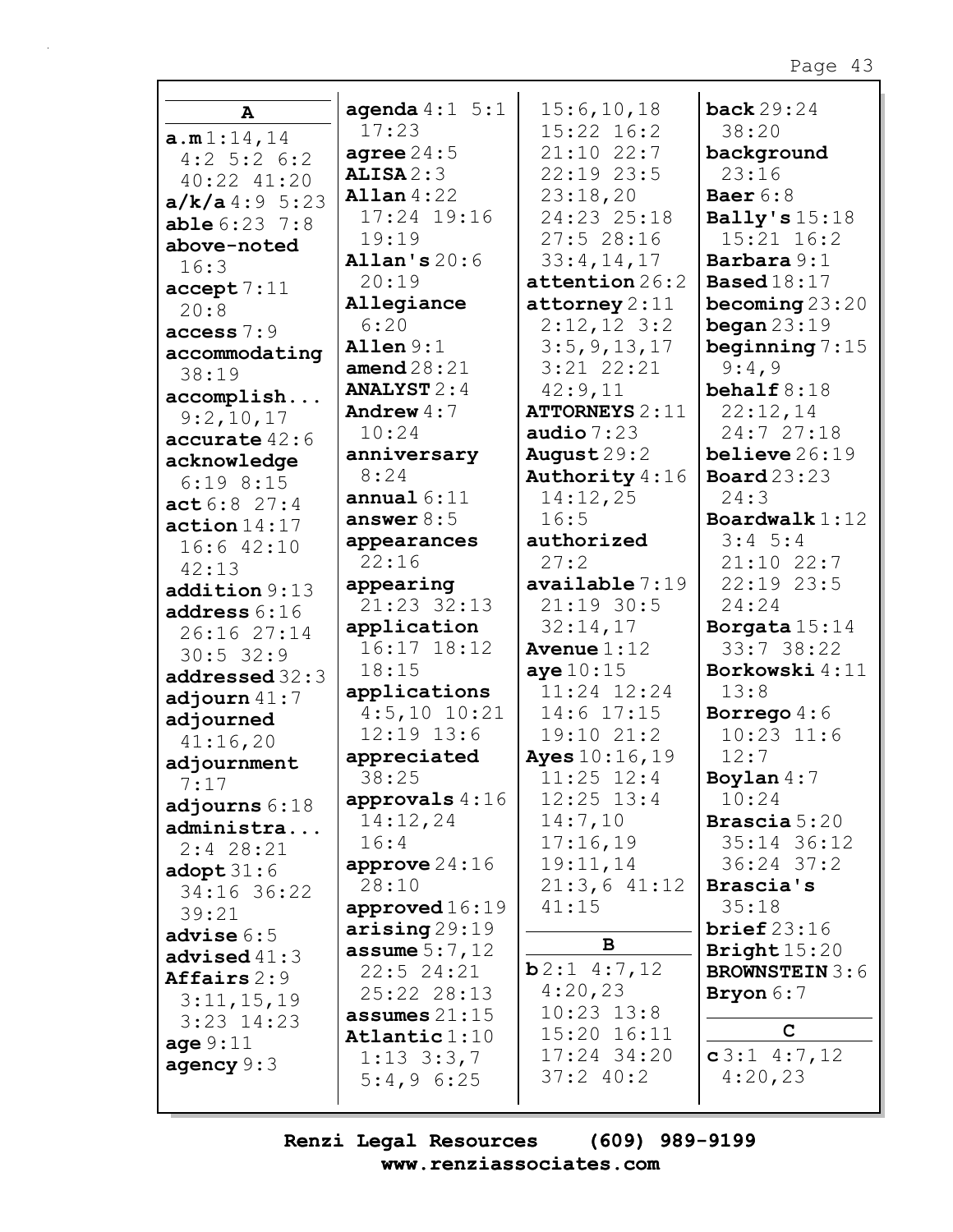| $10:24$ $13:9$<br>16:11 17:25 | $37:22$ 38:4<br>39:10,22 | 39:15,18,20                | $40:20$ $41:6$<br>closes $8:18$ |
|-------------------------------|--------------------------|----------------------------|---------------------------------|
| 42:2,2                        | CCR42:19                 | 40:10,13,15<br>40:16,18,23 | code $7:23$                     |
| Caesars 26:13                 | <b>CEI</b> 26:13         | 41:5, 8, 10, 13            | collaboration                   |
| 26:15 28:25                   | celebrating              | 41:15                      | 7:6                             |
| cage $15:9$                   | $8:24$ 9:14              | Chairman $8:4$ , 9         | come $25:25$                    |
| call $8:6$ 25:7               | Certified $1:17$         | $9:23$ $10:8$              | coming $29:24$                  |
| 26:19 29:7                    | 42:4                     | $11:17$ $13:23$            | commenced $6:1$                 |
| $31:14$ 35:5                  | certify $42:6$ , 8       | 14:18 17:7                 | comments 7:11                   |
| 37:14 40:13                   | chair $2:2,3$            | 19:2 20:16                 | 7:12,14                         |
| call-in $7:23$                | 6:22,238:7               | 21:20 22:23                | 23:11 41:2                      |
| called $7:25$                 | 8:8,10,13,19             | 23:14 24:15                | comments@c                      |
| 11:7                          | 10:3,6,8,11              | 27:1728:9                  | 7:13                            |
| callers 7:21                  | 10:14,17,19              | 29:11,18                   | Commission 1:2                  |
| Camila $2:12$                 | 11:12,15,17              | $30:15$ 31:5               | $1:10$ 2:2,4                    |
| $3:5$ 27:17                   | 11:20,23                 | 31:18 34:15                | 6:9,16,17                       |
| capacity 26:11                | 12:2,4,12,15             | $35:9$ 36:8,21             | 7:68:19,25                      |
| 30:3                          | 12:17,20,23              | 37:18 39:20                | $9:15$ $11:10$                  |
| career $23:19$                | 13:2,4,18,21             | $40:17$ $41:4$ , 8         | 13:16 14:21                     |
| case $42:12$                  | $13:23$ $14:2,5$         | change $26:16$             | $16:6,23$ 18:7                  |
| casino $1:2$ 2:2              | 14:8, 10, 19             | channel $7:10$             | 19:18,24,25                     |
| $2:4$ 4:5,10                  | 17:2,5,7,11              | <b>Chapter</b> $6:6$       | 20:18 21:22                     |
| 4:18,215:5                    | 17:14,17,19              | Cheryl $4:21$              | 26:10 28:22                     |
| 5:10,16,19                    | 18:21,24                 | 16:12,21                   | 32:14 38:18                     |
| 5:226:9                       | 19:2,6,9,12              | Chesky $3:3$               | 39:2 40:22                      |
| $8:25$ 10:22                  | 19:14 20:11              | 22:12,17,17                | 42:23                           |
| 11:18 12:18                   | 20:14,16,22              | 23:10,13                   | Commission's                    |
| 13:7,24                       | $20:25$ $21:4,6$         | 25:16                      | $6:24$ 7:9                      |
| $14:21$ $15:3,7$              | 21:21 24:10              | Chief $5:17$               | 25:25                           |
| 15:9, 12, 16                  | 24:13,15                 | 23:2024:2,2                | Commissioner                    |
| $15:24$ $16:9$                | 25:4,7,10,12             | 31:24 33:11                | 22:24 23:14                     |
| 16:16,19                      | 25:13,14                 | 34:21                      | 25:9                            |
| $17:9,22$ 18:6                | $27:17$ $28:4,7$         | Ciara $4:7$                | commitment                      |
| 18:9, 12, 14                  | 28:929:4,7               | 10:23                      | 8:21                            |
| $18:18$ $19:3$                | 29:9,10,12               | cited26:24                 | commute $33:6$                  |
| 19:16,20,23                   | 29:15 30:7,8             | City $1:10,13$             | company $3:8$ , 12              |
| 20:2,4,6,8,9                  | 30:16,24                 | 3:3,7,5:4,9                | 3:16,20,24                      |
| 20:19,20                      | 31:3,5,11,14             | $6:25$ 15:6,10             | 5:10,18,21                      |
| 21:11,25                      | 31:16,17,19              | 15:18,22                   | $5:24$ 24:7                     |
| 23:2 24:17                    | 33:15,21,23              | 16:221:10                  | 25:19 28:16                     |
| $25:20$ 26:5,9                | 34:10, 13, 15            | $22:7,19$ 23:5             | $30:11$ $31:25$                 |
| 27:6,628:11                   | 35:2,5,7,8               | 23:19,20                   | 32:12 33:11                     |
| 28:23 31:22                   | $35:10$ 36:8             | 24:23 25:18                | 34:23 35:16                     |
| $32:2$ $34:4,17$              | 36:16,19,21              | 27:528:16                  | 36:337:4,25                     |
| 35:13,18,23                   | 37:11,14,16              | 33:4,14,17                 | 38:14 40:5                      |
| 36:11,23                      | 37:17,19                 | closed $8:11$              | compliance $6:6$                |
|                               |                          |                            |                                 |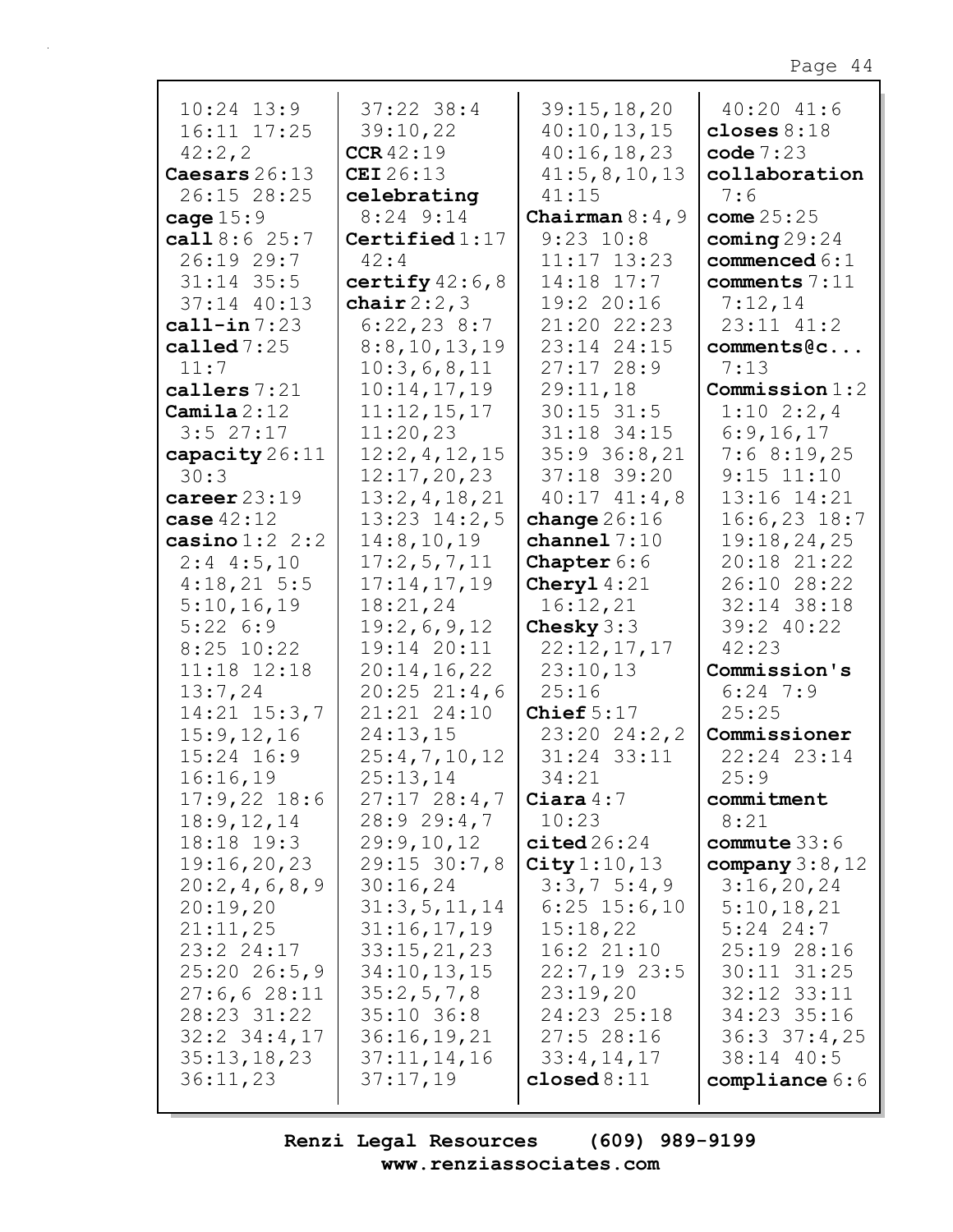| $15:14$ $24:2$                   | corrections             | 6:13               | 5:18,21,24              |
|----------------------------------|-------------------------|--------------------|-------------------------|
| Compulsive                       | 10:4                    | dedicated 8:16     | 30:10 31:25             |
| 23:22                            | counsel $2:6,7$         | 9:20               | 32:12 34:22             |
| conditions                       | 3:2,5,9,11              | deemed $18:20$     | $35:16$ 36:3            |
| 24:25 28:18                      | 3:13,15,17              | Delegated          | 37:4,25                 |
| conducted $8:12$                 | 3:19,21,23              | 14:25 16:4         | 38:13 40:4              |
| connection                       | $5:8$ 21:16,18          | Delegation         | Division $2:10$         |
| 26:14                            | 21:22 22:6              | $4:16$ 14:12       | $11:9$ $13:15$          |
| consideration                    | 22:15,18                | Deputy $2:11,11$   | 14:24 19:21             |
| $4:21$ 5:14,16                   | $23:4,21$ $24:2$        | $2:12,12$ 3:2      | 22:14,22                |
| $5:19,22$ 9:24                   | 24:11,23                | 3:5, 9, 13, 17     | 23:727:9,18             |
| $16:8$ 17:22                     | 26:19,23                | $3:21$ $22:21$     | 27:20 30:17             |
| 18:9 21:24                       | 28:5 30:5,25            | 23:20              | 33:20,23,25             |
| 29:21 31:21                      | $32:8,8$ 34:11          | designation        | 36:9 38:19              |
| 32:6,25                          | 36:17 38:13             | 26:17              | 39:6,8                  |
| 35:12,23                         | $39:16$ $42:9$          | Development        | Division's              |
| 37:21                            | 42:11                   | 3:12,16,20         | 22:24 30:18             |
| considered                       | COUNSEL/EX              | $3:24$ 5:18,21     | documentation           |
| 38:2                             | 2:6                     | $5:24$ 30:10       | 20:3                    |
| $\texttt{contained} \, 25:2$     | course $7:20$           | 31:25 32:12        | $\Delta$ oing 33:12     |
| 28:19                            | Court $1:17,21$         | 34:22 35:16        | Donald $15:13$          |
| continue $8:14$                  | 42:4                    | 36:337:4,25        | Doris $9:6,12$          |
| CONTINUED $5:1$                  | COVID-19 $7:3$          | 38:13 40:4         | $\texttt{draff}22:10$   |
| Control $1:2$                    | Craig $4:13$            | <b>DGE</b> 39:2    | 23:724:5                |
| $2:2,4$ 6:9                      | 13:10                   | DIANNA $2:6$ 3:5   | 27:25 30:21             |
| $8:25$ 14:21                     | <b>CUSTODIAN 2:5</b>    | 3:9,13,17,21       | $31:6$ 34:7,16          |
| 18:6 23:23                       | D                       | DiChiara $4:7$     | 36:13,22                |
| Cooper $2:3$ 8:7                 | d4:8, 13, 20, 21        | 10:24              | 39:12,21<br>dual $15:4$ |
| $8:8,19$ 10:8<br>$11:17$ $12:17$ | $10:24$ $13:9$          | different<br>26:11 | due $7:20$              |
| 13:23 14:19                      | 16:11, 12, 21           | Dionne $5:23$      | duties $5:7$ , 12       |
| $17:7$ 19:2                      | 25:2                    | 38:9 39:23         | $21:15$ 22:5            |
| 20:16 21:21                      | Darlene $1:17$          | directly 19:20     | 24:21 25:22             |
| 23:14 24:15                      | 42:4,19                 | Director 23:21     | 28:13                   |
| 25:9,10,12                       | $\textbf{Dayl} 2:4 9:6$ | discussion         |                         |
| 27:1728:9                        | 9:8,11                  | $10:12$ $11:21$    | E                       |
| 29:9,1030:8                      | date $27:9$             | $12:21$ $14:3$     | e2:1,1,113:1            |
| $30:16$ 31:5                     | dated $30:18$           | $17:12$ $19:7$     | 3:1, 9, 13, 17          |
| 31:16,17                         | $34:3$ 39:8             | $20:23$ 25:5       | $3:21$ 4:8,10           |
| $34:15$ $35:7,8$                 | 42:22                   | $29:5$ 31:12       | 4:11,13,14              |
| 36:8,21                          | David $4:14$            | $35:3$ $37:12$     | 4:21,23                 |
| 37:16,17                         | 13:10                   | 40:11              | $10:25$ $11:4$          |
| 39:20 40:15                      | day 6:18 9:11           | distributed        | $12:7$ $13:8,10$        |
| $40:16$ $41:8$                   | 29:17                   | 22:10              | $13:11$ $16:12$         |
| copies $6:13$                    | deadline 18:13          | District 3:11      | 16:21 17:25             |
| copy 19:25                       | December $6:9$          | 3:16,20,24         | 18:11,19                |
|                                  |                         |                    |                         |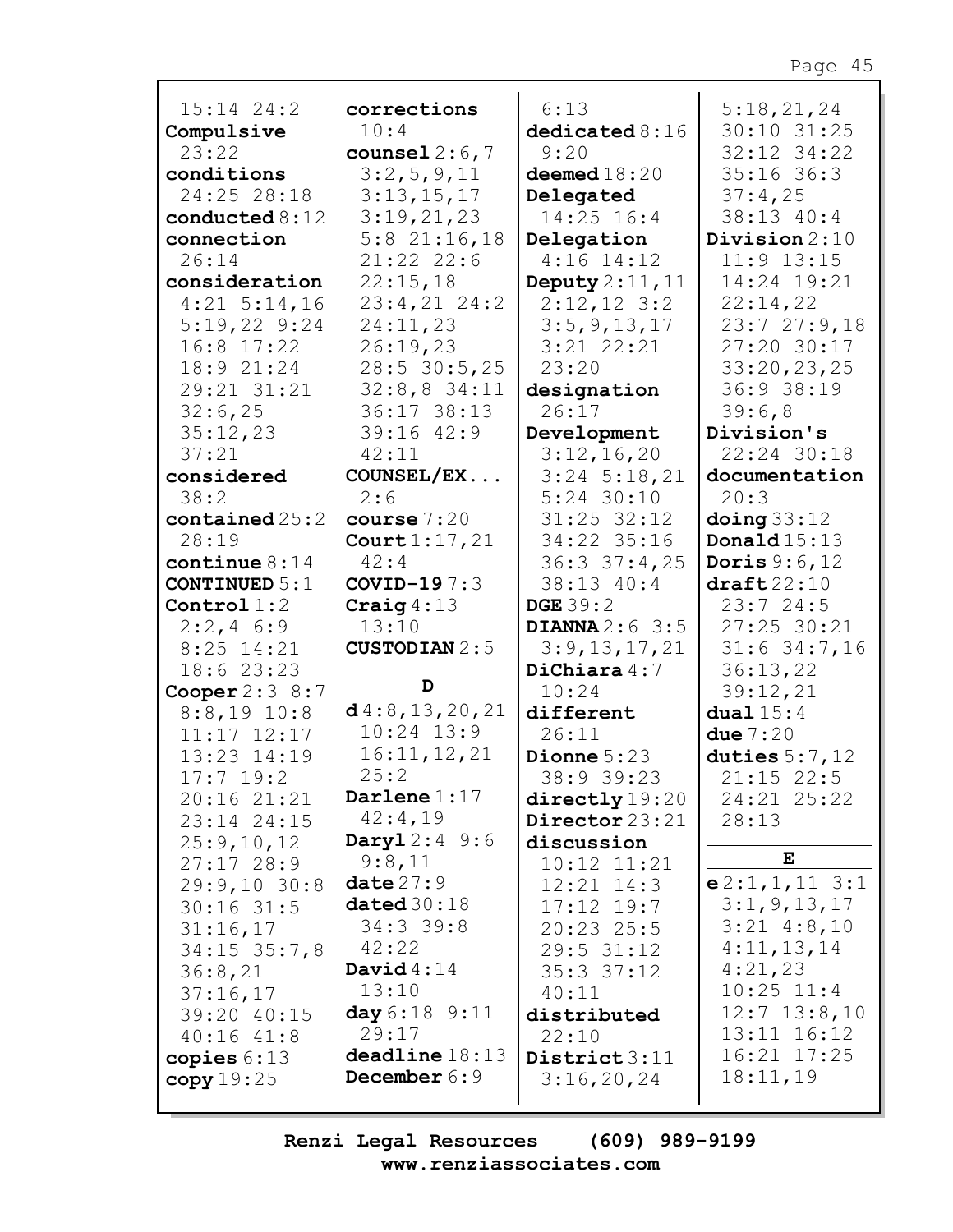|                             | 9:14,20                  | $10:20$ $12:5$          | $32:16$ 36:5           |
|-----------------------------|--------------------------|-------------------------|------------------------|
| 42:2, 2<br>$e$ -mail $7:12$ | endorsed 27:7            | $13:5$ $14:11$          | 38:16,16               |
| Ealer $2:9$                 | endorsement              | $16:7$ $17:21$          | first1:11              |
| 14:15, 18, 19               | 5:621:13                 | $21:8$ 23:10            | $9:24$ 29:20           |
| 16:13,15                    | 22:3 24:20               | 25:9,11,17              | five $11:18$           |
|                             |                          | 26:24 29:9              |                        |
| $17:20$ $18:2,5$            | Enforcement              |                         | 16:20                  |
| 18:6 19:15                  | $2:10$ 19:21             | 29:11,16                | Flag 6:21              |
| 21:7                        | 22:22 27:19              | 31:16,18,20             | $\text{Floor}1:11$     |
| effective 29:2              | $30:17$ 34:2             | 32:19,23                | $\texttt{follow} 7:22$ |
| efficiently                 | 39:7                     | 33:20,22                | following $8:22$       |
| 38:23                       | <b>Engel</b> $1:17$      | 35:7,9,11               | 14:24 16:17            |
| Eldorado $26:15$            | 42:4,19<br>enter $22:16$ | 37:16,18,20             | foregoing $42:6$       |
| Elizabeth $4:15$            |                          | 40:15,17,19             | form $24:6$            |
| $4:16$ 13:12                | Entertainment            | $40:25$ $41:3$          | $30:13$ $32:16$        |
| 13:12                       | 26:14 28:25              | 41:17                   | 36:5 38:16             |
| <b>Empire</b> $24:3$        | entitled $6:7$           | favor $10:15$           | Forty $9:2$            |
| employd 42:9                | ESQ3:3,7                 | 11:24 12:24             | forward $24:7$         |
| 42:12                       | Evaluation               | $14:6$ $17:15$          | 33:12 39:3             |
| $empty$ employee $4:6$      | 14:20                    | 19:1021:2               | four $16:17$           |
| 4:11,19,22                  | exceed $16:20$           | 23:15 41:11             | 17:929:18              |
| 5:5, 10, 16, 19             | excuse $39:22$           | February $1:9$          | 38:19                  |
| $5:22$ $10:22$              | Executive                | $4:2,17$ 5:2            | <b>Frank</b> 3:3 9:16  |
| 11:18 12:18                 | 23:25                    | 14:13,22                | 22:17                  |
| $13:7,25$ 15:3              | exercise $5:7$           | 15:23 27:21             | FREE $1:24$            |
| 15:8, 12, 16                | $5:12$ $21:15$           | $28:17$ 34:3            | fully 33:8             |
| 15:20,24                    | $22:5$ 24:22             | 42:22                   | further $10:12$        |
| 16:10, 16, 19               | 25:22 28:14              | feel $33:9$             | 11:21 12:21            |
| 17:9,23                     | expeditious              | Felicia 5:23            | 14:3 16:5              |
| 18:10, 12, 15               | 39:2                     | 38:9 39:23              | $17:12$ 19:7           |
| 18:18 19:3                  | expeditiously            | Felty $4:12$            | 20:23 25:5             |
| 19:16,23                    | 38:23                    | 13:9                    | 28:21 29:5             |
| 20:4,7,10,19                | experience               | $\texttt{filed} 6:10$   | $31:12$ $35:3$         |
| 20:20 21:12                 | 23:17                    | $18:14$ 26:2            | $37:8,12$ 40:7         |
| 22:22:23:2                  | <b>Expires</b> $42:23$   | 27:9,2036:9             | $40:11$ $42:8$         |
| 24:17 25:20                 | F                        | 39:8                    | 42:10                  |
| 26:5, 927:6                 | f2:14:9,14               | $\texttt{filling}16:16$ | G                      |
| 28:11,23                    |                          | 18:13 20:10             |                        |
| $31:22$ $32:2$              | $10:25$ $13:10$          | Financial               | g4:10,14,14            |
| 34:5,17                     | 42:2                     | 14:20                   | $11:3$ $12:7$          |
| 35:13,19,23                 | facts $18:17$            | financially             | 13:10,11               |
| 36:11,23                    | family $24:9$            | 42:12                   | Gambling23:22          |
| $37:22$ 38:4                | <b>FARBER 3:6</b>        | find 19:3 31:6          | gamma2:10              |
| 39:10,23                    | <b>Fauntleroy</b> 2:6    | $34:20$ 37:2            | $15:13$ $19:21$        |
| 42:11                       | 3:5, 9, 13, 17           | 40:2                    | $22:22$ $23:22$        |
| employes 8:17               | $3:21$ 8:3,9             | finding $22:3$          | 27:19 30:17            |
| $8:22,23$ 9:5               | $8:11$ $9:22$            | fine $30:13$            | $33:13$ $34:2$         |
|                             |                          |                         |                        |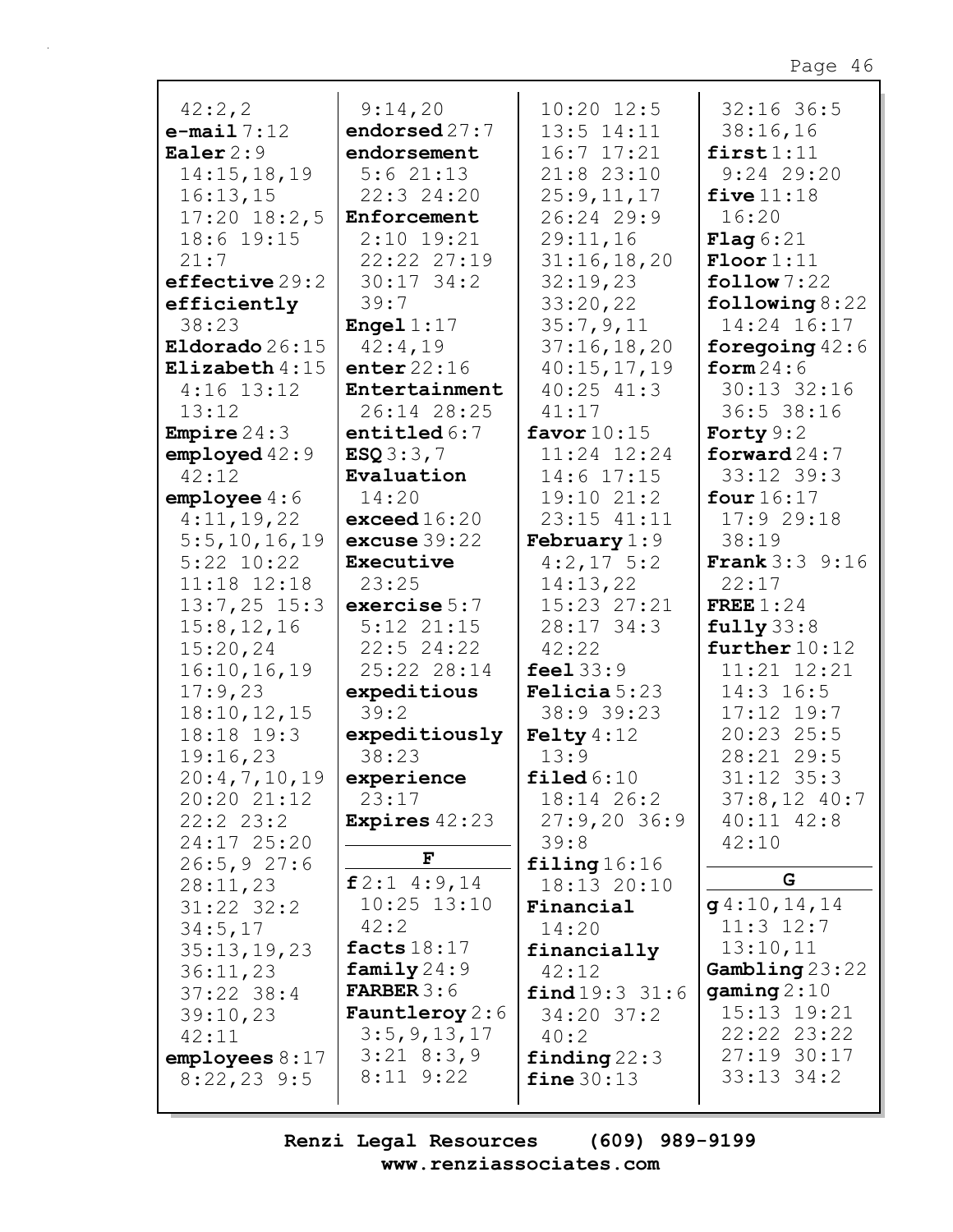| 39:6             | 38:6                        | hello $32:18$             |                   |
|------------------|-----------------------------|---------------------------|-------------------|
|                  |                             |                           | 5:16,19,22        |
| Gene $16:20$     | granting 16:24              | Hicks $4:8$               | $10:22$ $11:18$   |
| general $2:6, 6$ | $great 33:12$               | 10:25                     | 12:18 31:22       |
| 2:11,11,12       | Gregg $5:11$                | HIGHWAY1:22               | 34:17 35:13       |
| $2:12$ $3:2,5,6$ | 25:20 28:11                 | Holbrook 15:13            | 36:23 37:22       |
| 3:9,10,13,14     | gross $33:13$               | $H$ ollander 2:12         | 39:22             |
| 3:17,18,21       | group33:13                  | $3:2$ $22:13,20$          | initially 38:3    |
| $3:22$ 5:8,13    |                             | 22:21 25:15               | initials 11:11    |
| $6:5$ 21:16      | H                           | honored $33:9$            | instructions      |
| 22:6, 18, 21     | h3:10,14,18                 | Horner $5:5$              | 7:22              |
| 23:4 24:23       | $3:22$ 4:15                 | $21:12$ $22:4$            | integrated        |
| 25:23 26:7       | 13:11                       | $23:3$ $24:8,18$          | 33:8              |
| $26:23$ $27:4$   | HAMILTON 1:23               | Horner's $23:17$          | interested 7:5    |
| 27:23 28:15      | handled $39:3$              | House $6:11$              | 42:12             |
| gentleman 9:8    | Hansel $4:6$                | HR $3:3 \ 5:4$            | International     |
| Gerald $4:13$    | $10:23$ $11:6$              | 21:922:7,19               | 3:15,19,23        |
| 13:9             | 12:6                        | 23:524:23                 | $5:15$ 29:23      |
| Gerry $4:15$     | happy $27:13$               | Human $5:24$              | $30:10$ $31:8$    |
| 13:11            | Hard $15:10$                | $37:24$ 40:3              | issuance $5:5$    |
| $q$ iven $6:16$  | 24:8                        | <b>HYATT</b> $3:6$        | $5:10$ $21:11$    |
|                  | Harrah's $3:7$              |                           | 22:25 25:19       |
| 908:20           | $5:9$ 25:18                 | $\mathbf I$               |                   |
| going $39:3$     |                             | <b>ID</b> $42:25$         | 28:23             |
| Golden $15:5$    | 26:727:5,24                 |                           | issue $12:7$      |
| good 6:3,22      | 28:15                       | identify 7:25             | 24:16 28:10       |
| 8:3 14:18        | health $7:3$                | II15:13                   | $i$ ssued $29:25$ |
| 16:15 21:20      | <b>hear</b> $32:22,23$      | inactivated               | issues $11:5$     |
| 22:20,23         | 33:20                       | 17:10                     | 13:13             |
| 23:13 27:16      | hearing $10:6$              | inactivation              | item $3:2, 5, 9$  |
| 29:16 30:7       | $10:14$ $11:15$             | $4:18$ 16:9               | 3:13,17,21        |
| $30:15$ 32:20    | $11:23$ $12:9,9$            | inactive 16:19            | $4:3$ 5:3 9:24    |
| 32:21,24         | 12:15, 18, 23               | 18:16                     | $10:1,21$ $11:1$  |
| 33:24,24         | 13:21 14:5                  | include 10:23             | $12:1$ $13:1$ , 6 |
| 36:738:11        | 17:5,14                     | 13:8 16:10                | $14:1,11$ $15:1$  |
| 39:5             | 18:24 19:9                  | Incorporated              | $16:1,8$ 17:1     |
| grant11:18       | 20:14,25                    | 26:14                     | $17:21$ $18:1$    |
| $13:24$ $17:8$   | $24:13$ $25:7$              | indicated 12:6            | 19:1 20:1         |
| 20:17 34:16      | 28:729:7                    | indicating                | 21:1,922:1        |
|                  |                             |                           |                   |
|                  | 31:3,14                     | 27:10                     |                   |
| $36:6,22$ 37:8   |                             |                           | 23:124:1          |
| 38:17 39:21      | $34:13$ 35:5<br>36:19 37:14 | individual<br>18:14       | $25:1,17$ 26:1    |
| 40:7             |                             |                           | 27:128:1          |
| granted 11:11    | 39:18 40:13                 | individuals               | $29:1, 20$ 30:1   |
| $13:17$ $14:24$  | 41:5                        | $16:18$ $18:8$            | $31:1,21$ $32:1$  |
| 15:3,8,12,16     | height $38:20$              | 38:20                     | $33:1$ $34:1$     |
| 15:20,24         | 38:24                       | $indulge$ $23:16$         | $35:1,12$ 36:1    |
| 16:420:10        | $\text{held}23:24$          | $\texttt{industry} 33:17$ | $37:1,21$ $38:1$  |
| 26:10 35:18      | 40:21                       | initial4:5                | 39:1 40:1         |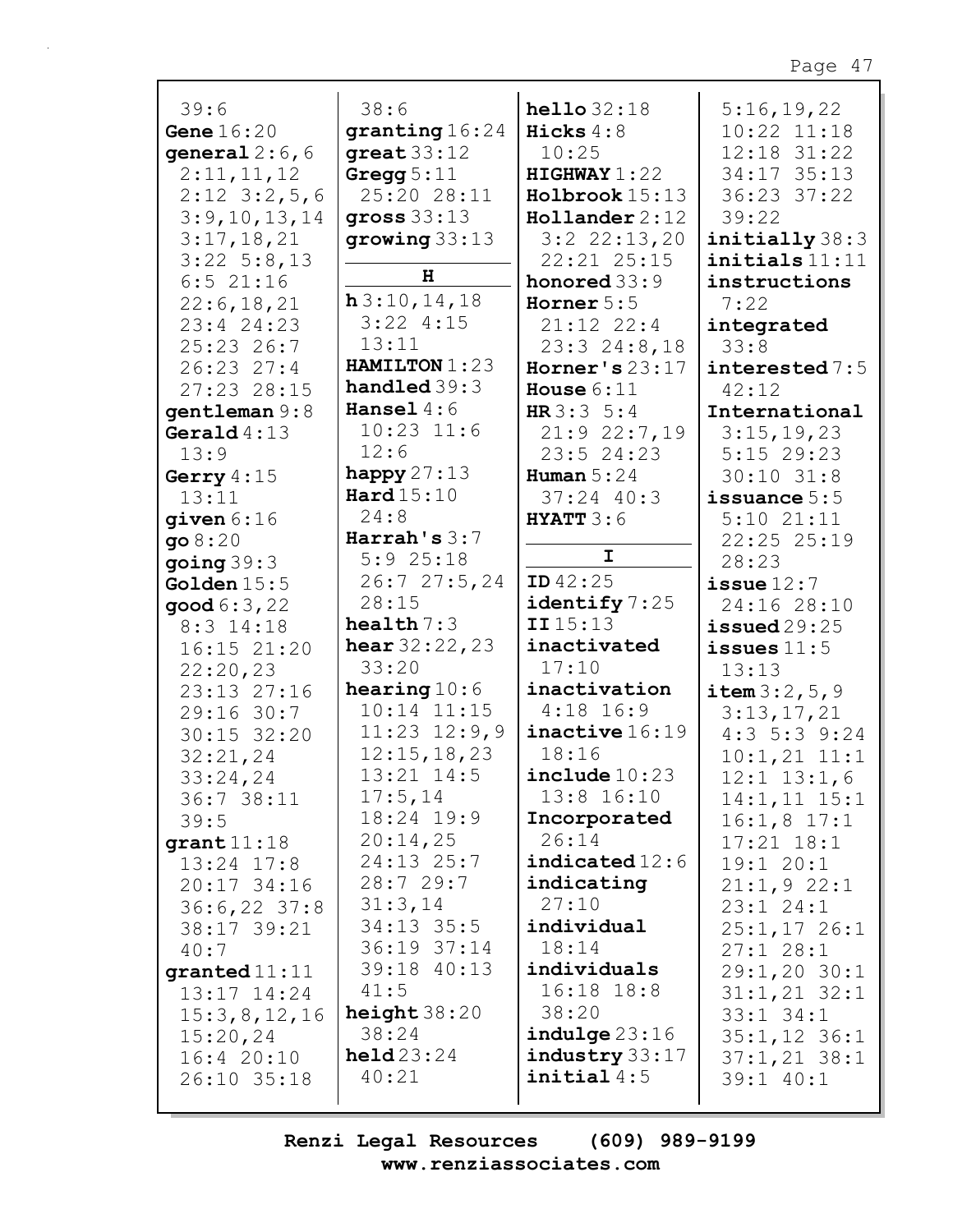| items $11:8$                    | K15:4                          | L                         | Licensing $2:9$                |
|---------------------------------|--------------------------------|---------------------------|--------------------------------|
|                                 | <b>Karin</b> $4:9, 9, 9$       | $L4:20$ 16:11             | 14:15,20                       |
| J                               | $10:25$ $11:2,3$               | 16:21 17:24               | licensure 5:16                 |
| j3:34:7,9,9                     | <b>Kevin</b> $4:22$            | 18:10,19                  | 5:19,222:8                     |
| $4:9,16$ 10:24                  | 17:24 19:15                    | Lam $15:4$                | $31:22$ $32:3,7$               |
| $10:25$ $11:2,3$                | 20:6,18                        | lapse $4:21$              | $34:5$ 35:13                   |
| 13:12 15:25                     | key 4:5, 10, 18                | 18:920:6                  | 35:19,24                       |
| Jakia $15:20$                   | $4:21$ 5:5,10                  | lapsed $18:20$            | 36:11 37:22                    |
| JAMES $2:2$                     | 5:16,19,22                     | 19:4,17                   | 38:4 39:10                     |
| January $4:5$ , $17$            | $10:22$ $11:18$                | lapsing $17:22$           | $\text{lieu} 16:16$            |
| $9:25$ 10:9                     | $12:18$ $13:7$                 | 20:18                     | 20:9                           |
| 14:13,22                        | $13:24$ $15:3,8$               | Las $33:8$                | link 7:23                      |
| 15:2,7,11,15                    | 15:12,16,19                    | laws 6:7                  | Lissa $5:23$                   |
| $15:19$ 26:3                    | $15:24$ $16:9$                 | leads $9:8$               | 37:23 38:10                    |
| 30:19 36:10                     | 16:16,19                       | $\texttt{legal } 1:20,21$ | 39:24                          |
| 39:9                            | 17:9,22                        | 3:11,11,15                | list16:19                      |
| Jean $4:19$                     | 18:10, 12, 15                  | 3:15,19,19                | 18:16                          |
| 16:10                           | 18:18 19:3                     | $3:23,23$ 5:8             | listen 7:8                     |
| Jersey $1:1$ , $13$             | 19:16,23                       | 21:1622:6                 | LLC $3:3, 4, 8, 12$            |
| 1:236:8,25                      | 20:4,6,9,19                    | $22:18$ $23:4$            | 3:16,20,24                     |
| $33:3$ 42:5                     | 20:20 21:11                    | 23:19 24:23               | 5:4,4,10,18                    |
| John $4:8$ , $11$               | $21:25$ 23:2                   | 38:12                     | 5:21,24                        |
| $10:24$ $13:8$                  | 24:17 25:20                    | $\text{letter }22:24$     | 21:10,10                       |
| Johnson $5:17$                  | 26:5,9,17                      | 27:20                     | 22:7,7,19                      |
| 31:23 32:13                     | 27:2,628:11                    | license $5:5,11$          | 23:5, 524:24                   |
| 32:17,21,24                     | 28:23 31:22                    | $12:19$ $15:3,8$          | 24:24 25:19                    |
| 33:16,19                        | $32:2,7$ 34:4                  | 15:12,16,20               | 28:16 31:25                    |
| 34:6, 18, 20                    | 34:17 35:13                    | 15:24 16:17               | 34:23 35:16                    |
| joining $7:1$                   | 35:18,23                       | 18:10,12                  | $37:5, 25$ 40:5                |
| 24:8                            | 36:11,23                       | 19:16,24                  | long-term                      |
| joint 5:4 21:9                  | $37:22$ 38:4                   | 20:4,7,10,19              | 23:18                          |
| 21:24 24:16                     | 39:10,22                       | 20:20 21:12               | Look 24:7                      |
| 28:10                           | <b>Klein</b> $4:9 \ 5:11$      | 22:22:23:2                | 33:12                          |
| Jordan 2:12                     | $11:2$ 25:20                   | 24:17 25:20               | Lordi $1:11$                   |
| $3:2$ $22:13,20$                | 26:24 27:22                    | 26:5,927:6                | $Love 33:6$                    |
| Jorge $5:14$                    | 28:12,24                       | 27:12 28:11               | M                              |
| 29:22 31:6                      | Klein's $26:4$                 | 28:24 34:17               |                                |
| $Joseph 1:11$                   | Klein-Wirkki                   | 36:6,23                   | M1:172:7,9                     |
| Jr3:10,14,18                    | $4:9$ 11:3                     | 39:23 42:20               | $3:2,7$ 4:19<br>$6:7$ 16:10,20 |
| $3:22$ 4:8,10<br>$10:25$ $11:4$ | Kline $5:11$                   | licenses $4:6$            | 42:4,19                        |
| 12:7                            | know $9:11$                    | 4:11,19,22                | Madamba $3:10$                 |
| <b>July</b> 26:11               | known $11:2,3$                 | $10:22$ $11:19$           | 3:14,18,22                     |
| June $33:2$                     | 38:9,939:24                    | 13:7,25                   | 30:7,832:10                    |
|                                 | Kostrub $4:19$<br>$4:20$ 16:11 | $16:10$ $17:9$            | 32:11 35:25                    |
| ${\bf K}$                       | 16:11,20,21                    | $17:23$ $18:18$           | 36:2 38:11                     |
|                                 |                                | 19:4                      |                                |
|                                 |                                |                           |                                |

 $\overline{\phantom{a}}$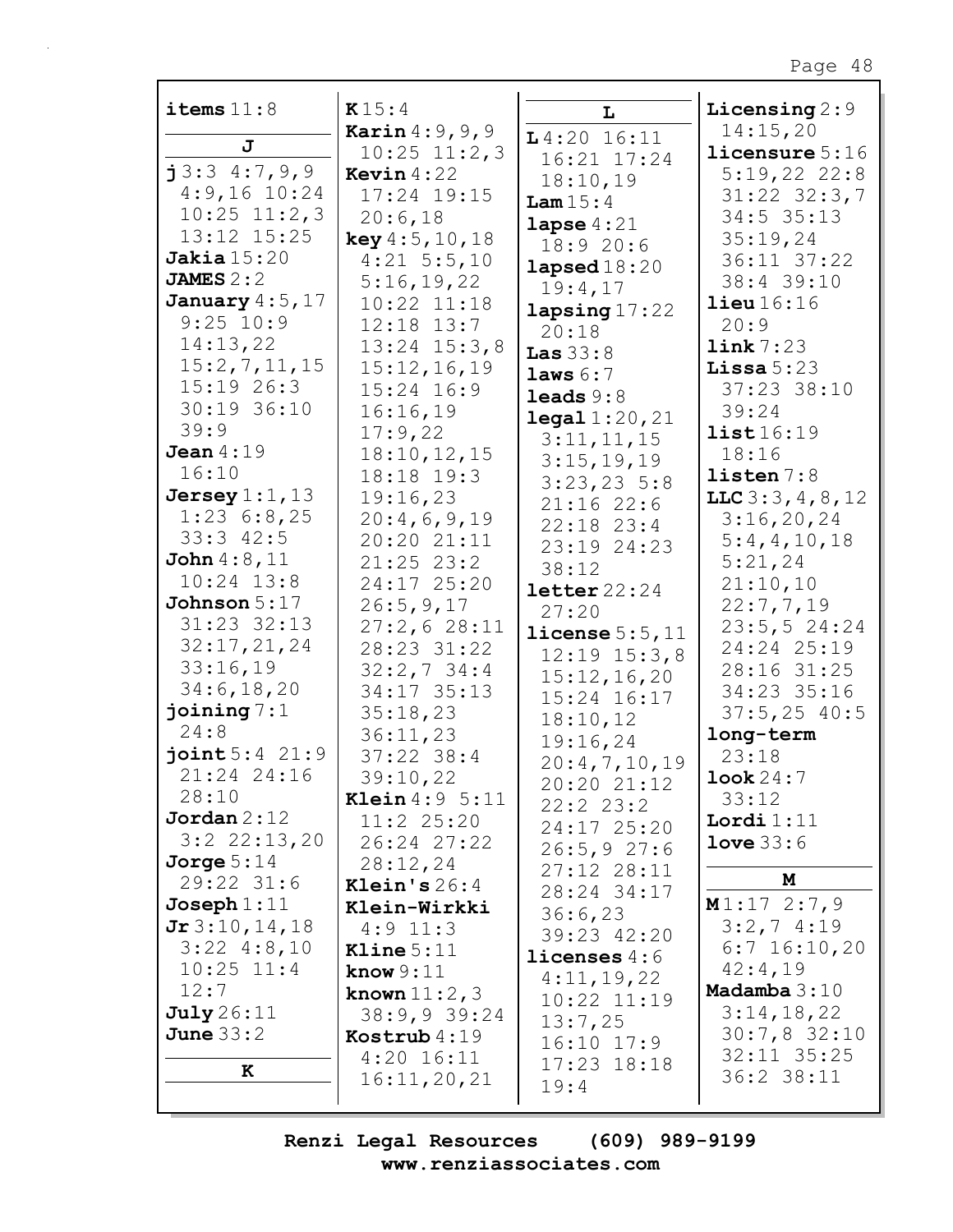| 38:12                      | measure $7:2$        | Monticello                        | neither 18:14            |
|----------------------------|----------------------|-----------------------------------|--------------------------|
| mailed 6:14                | meeting $1:5$ , $11$ | 24:4                              | 42:8                     |
| Maldonado 4:23             | 4:1, 5 5:1           | morning $6:3$ , 22                | new1:1, 13, 23           |
| $17:25$ $18:11$            | 6:1,8,11,24          | 8:3 14:18                         | 6:8,25,24:4              |
| 18:19                      | 7:4,5,7,16           | 16:15 21:20                       | $27:22$ 33:3             |
| management                 | 7:18,218:14          | 22:20,23                          | 42:5                     |
| 38:23                      | $8:18$ 9:9           | 23:13 27:16                       | <b>NJAC</b> 19:4         |
| manager $2:9$              | $10:10$ $19:18$      | 30:7,15                           | 24:19,20                 |
| $5:13$ $14:15$             | 26:12 30:3           | 32:20,21,24                       | 25:2 28:19               |
| 14:20 15:5                 | 32:4 38:21           | 33:24 36:7                        | 31:10 34:24              |
| 15:14,17                   | 40:24 41:16          | 38:11 39:5                        | $36:24$ 37:6             |
| 25:23 26:7                 | 41:19                | motion 10:7                       | $39:25$ 40:6             |
| 27:5,23                    | Melonie $5:17$       | 11:16 12:16                       | NJSA 5:6,7,11            |
| 28:15                      | 31:23 34:17          | $13:22$ $17:6$                    | 21:13,14                 |
| manner $19:22$             | member $6:15$        | $17:11$ $18:25$                   | 24:18,20                 |
| Manzano 9:6                | members $7:4$        | 19:620:15                         | 25:2,21                  |
| March $40:21$              | memorialize          | 20:22 24:14                       | 28:12,12,19              |
| Maria $4:20$               | 16:3                 | 25:428:8                          | $31:9,9$ 34:18           |
| 16:11                      | MENDES-FER           | $29:4$ $31:4,11$                  | 34:18,23,24              |
| Marie $16:21$              | $2:12$ $27:16$       | 34:14 35:2                        | $36:24$ $37:5$ , 5       |
| <b>Marina</b> $3:11,16$    | 29:13                | 36:20 37:11                       | $37:10$ 39:24            |
| $3:20,24$ 5:18             | MENDES-FER           | 39:19 40:10                       | 40:5,9                   |
| 5:21,24                    | 3:5                  | 41:7,9,10                         | <b>Notary</b> $42:5, 23$ |
| 30:10 31:25<br>32:12 34:22 | Mendez-Fer<br>27:18  | move $10:8$                       | note 18:3 26:8<br>38:8   |
| $35:15$ 36:3               | merger $26:15$       | $11:17$ $12:17$<br>$13:23$ $17:7$ | $\texttt{noted}26:3$     |
| 37:4,24                    | 27:2                 | 19:2 20:16                        | notified19:19            |
| 38:13 40:4                 | MGM3:11, 15, 19      | 24:15 28:9                        | November $19:17$         |
| Marketing 5:20             | $3:23$ 5:15          | $31:5$ 34:15                      | 42:24                    |
| $35:15$ $37:3$             | 29:19,23             | 36:21 39:20                       | Nugget $15:5$            |
| matter $7:24$              | 30:931:8             | moved $33:3$                      | nunc27:8                 |
| 20:12 21:19                | $32:11$ $36:2$       | multi-casino                      | 28:16                    |
| 25:25 26:16                | 38:13                | 5:621:13                          |                          |
| $29:24$ 30:6               | Michael $4:8,20$     | 22:2 24:19                        | $\mathsf{o}$             |
| $32:9$ 35:22               | $10:25$ $15:17$      | mute $7:24$                       | O2:1                     |
| 38:2                       | 16:11,20             |                                   | $O'$ Gara $3:7$          |
| $matters$ 11:7             | middle33:2           | N                                 | 26:21,21                 |
| $11:13$ $12:11$            | $miles$ 33:5         | N3:14:12                          | 29:14                    |
| $12:13$ $13:14$            | Minh $15:3$          | 13:9                              | O'Sullivan               |
| 13:19 14:16                | minutes $4:4$        | name $8:5$                        | 15:17                    |
| $17:3, 24$ 18:2            | $7:19$ $9:25$        | <b>Nance</b> $2:4 \ 6:3$          | objection                |
| 18:22 29:18                | 10:9                 | 9:7                               | 22:25 27:10              |
| 39:3                       | Miraglia $4:12$      | Nanette 5:5                       | 27:21 30:19              |
| Mattie 9:1                 | 13:9                 | $21:12$ $22:4$                    | $30:22$ 34:8             |
| Mays $9:15$                | mitigate 7:2         | 24:18                             | 36:14                    |
| MDDC29:19                  | month $8:12$         | <b>Nehl</b> 4:8 10:25             | objections               |
|                            |                      |                                   |                          |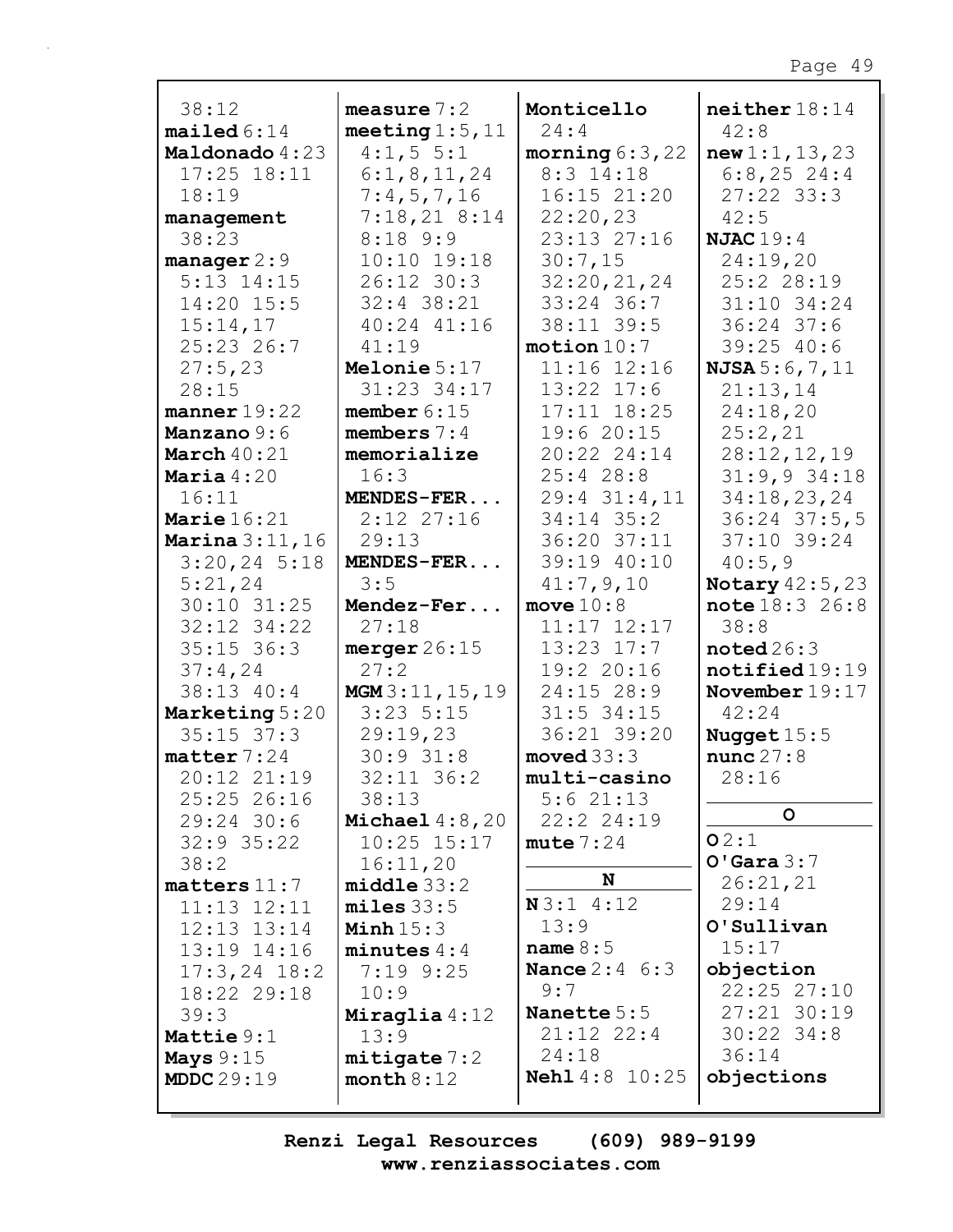| 23:828:2            | paper $19:20$          | 25:18 26:2         | $20:25$ 21:4,6       |
|---------------------|------------------------|--------------------|----------------------|
| 39:13               | paperwork              | 28:10              | 23:14 24:10          |
| Office $2:6,9$      | 19:23 20:9             | Petitioners        | $24:13$ $25:4,7$     |
| 23:21               | $\text{pardon}\,33:21$ | 22:13 26:22        | 25:13,14             |
| Officer 5:18        | 39:22 40:4             | phones $7:24$      | 28:4,729:4           |
| 24:2 31:24          | participant            | Piechowski         | 29:7,11,12           |
| 33:11 34:22         | 7:21                   | $4:20$ 16:12       | 29:15 30:8           |
| officer/shift       | participants           | 16:21              | $30:24$ $31:3$       |
| 15:5                | 7:4,7                  | Pimpinelli 2:7     | 31:11,14,18          |
| offices 1:10        | participation          | $3:2$ $21:18,20$   | 31:19 33:15          |
| $6:24$ $40:22$      | $40:24$ $41:6$         | 21:22              | 33:21,23             |
| officially          | parties $22:11$        | place $7:23$       | 34:10,13             |
| $33:4$ 38:8         | 42:10                  | placed 16:18       | 35:2,5,9,10          |
| Oh 33:23            | passed $18:13$         | 18:16              | 36:16,19             |
| Okay $19:15$        | Pat 32:10              | please $6:19$      |                      |
|                     |                        |                    | 37:11,14,18          |
| old9:3              | 38:11                  | 7:258:5            | 37:19 39:15          |
| Online $15:13$      | Patel $15:9$           | $22:15$ 36:6       | 39:18 40:10          |
| Open $6:8$          | Patricia 4:23          | pleased $6:23$     | 40:13,17,18          |
| opening $6:4$       | $17:25$ $18:11$        | Pledge $6:19$      | $40:23$ $41:5$       |
| Operating $3:7$     | 18:19                  | plenary $5:8$ , 13 | 41:10,13,15          |
| 5:10,17             | Patrick 2:9            | 5:14,16,19         | Portfolio 5:15       |
| 25:18 28:16         | 3:10,14,18             | $5:22$ $21:17$     | 29:22 31:7           |
| 31:24 33:11         | $3:22$ $14:15$         | $22:8$ 23:6        | portion $40:24$      |
| 34:21               | $14:19$ $18:2,6$       | 24:24 25:24        | 41:6                 |
| Operations          | $30:8$ 36:2            | 26:9 28:17         | position 9:18        |
| 26:13 28:25         | <b>Paul</b> 3:7 26:21  | 29:21,25           | 15:5, 9, 14, 18      |
| opportunity         | pending $5:8,13$       | 30:20 31:23        | $15:21$ $16:2$       |
| 6:178:15            | $21:17$ $22:8$         | 32:6,734:4         | 23:24 26:17          |
| Opposed $10:17$     | 23:624:24              | 35:14,22           | 27:11,22             |
| $12:2$ $13:2$       | 25:24 28:17            | 36:10 37:23        | powers $5:8,12$      |
| 14:8 17:17          | Pennsylvania           | 39:9               | $21:15$ 22:5         |
| 19:12 21:4          | 23:22                  | Plousis $2:2$      | 24:22 25:22          |
| 41:13               | Perez-Saad             | $6:22$ $8:9,10$    | 28:14                |
| OPRA $2:5$          | $5:14$ 29:22           | $8:13$ 10:3,6      | <b>PRESENT</b> $2:4$ |
| order $17:8$        | $30:20$ $31:7$         | 10:11,14,17        | Presentations        |
|                     |                        |                    |                      |
| 20:3,6,18,19        | period 16:5            | $10:19$ $11:12$    | 8:17                 |
| Orlando $4:23$      | permit5:7,12           | 11:15,20,23        | President 3:10       |
| $17:24$ $18:10$     | $21:14$ $22:4$         | 12:2,4,12,15       | 3:14,18,22           |
| 18:19               | 24:21 25:21            | 12:20,23           | 5:8,13,15,17         |
|                     | 28:13                  | 13:2,4,18,21       | 5:20,24              |
| P                   | Peter $5:20$           | 14:2,5,8,10        | 21:1622:6            |
| $P1:11$ 3:1,1       | 35:14 36:23            | 17:2,5,11,14       | $22:18$ $23:4$       |
| Padro $9:16$        | petition $5:4$ , 9     | 17:17,19           | 23:25 24:22          |
| <b>PAGE</b> 4:3 5:3 | 21:9,25                | 18:21,24           | $25:23$ 26:6         |
| pandemic $33:3$     | 23:12,15               | 19:6, 9, 12, 14    | $26:13$ $27:4$       |
| 38:21,24            | 24:6,16                | 20:11,14,22        | 27:23 28:15          |
|                     |                        |                    |                      |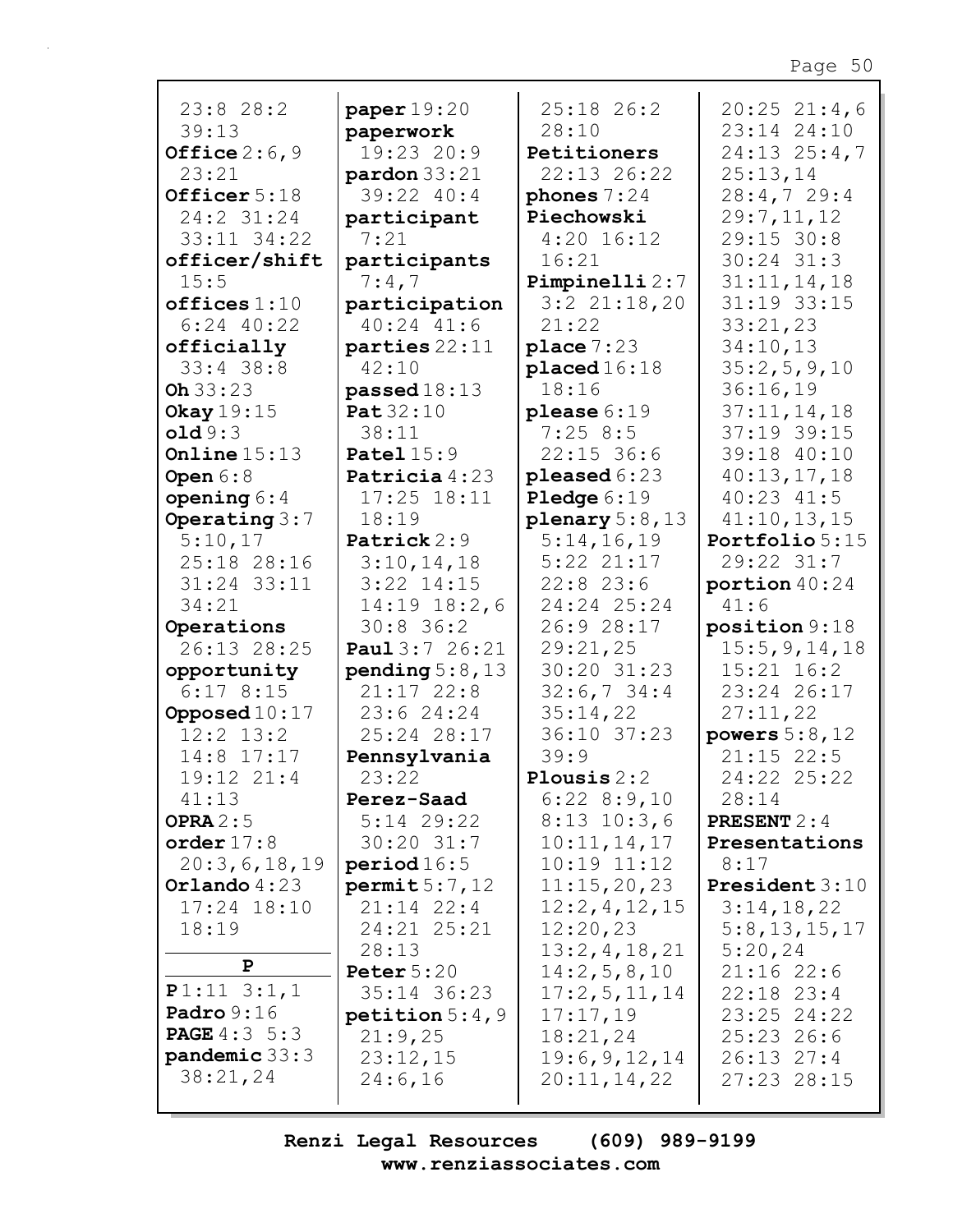| $30:9$ 31:8,24           | $21:17$ $22:4,9$    | 13:16                   | repeat $7:13$           |
|--------------------------|---------------------|-------------------------|-------------------------|
| 32:11 33:10              | 23:3,624:25         | recommenda              | 26:23                   |
| 34:21 35:15              | $25:24$ 26:6        | 11:11                   | report27:9,20           |
| $36:2$ $37:3$ , 24       | 26:10,18            | recommended             | $30:18$ 34:3            |
| 38:12 40:3               | 27:3,11             | 39:9                    | 36:939:8                |
| prior20:6                | 28:18 29:21         | recommending            | Reporter $1:17$         |
| privilege 33:9           | $29:25$ 30:2        | 34:4 36:10              | 42:5                    |
| <b>PRN</b> $5:9,13$      | 30:20 31:23         | recommends              | Reporting $1:21$        |
| $\text{pro } 27:8$ 28:16 | 32:3,734:5          | 12:10 16:24             | request $12:8$          |
| $\mathbf{proceed 26:20}$ | 35:14,19,24         | 18:1720:5               | 20:827:8                |
| proceedings              | 36:12 37:23         | $\texttt{record8:1,20}$ | $37:8$ 38:6             |
| 42:7                     | 38:5 39:10          | 22:1626:8               | 40:7                    |
| process $12:9$           | qualified           | 32:10 35:25             | requested               |
| 20:4                     | $26:25$ 31:7        | recorded $7:19$         | 16:18,24                |
| proper 33:5              | $34:20$ 37:2        | records $28:22$         | $17:8$ 18:4,15          |
| property 33:6            | 40:2                | redesignation           | 20:17 38:17             |
| 33:7,10,13               | qualifier           | 26:427:12               | requests $4:18$         |
| protect 7:3              | 19:2020:2,8         | referred 12:9           | 16:9,24                 |
| provided $7:9$           | Quay $4:9$ 11:2     | $\texttt{reflect}28:22$ | required $14:17$        |
| $7:22$ 19:25             | questions $10:3$    | reflects 17:23          | 16:6                    |
| $37:9$ 38:21             | 11:12 12:12         | regard $19:15$          | requirement             |
| 40:8                     | $13:18$ $17:2$      | regarding               | 37:940:8                |
| public 1:5, 11           | 18:21 20:11         | $11:13$ $12:13$         | residency               |
| 4:1, 5 5:1               | 24:11 27:13         | $17:3$ $18:22$          | 35:20 37:9              |
| 6:1, 5, 7, 8, 15         | 28:5 30:24          | 23:11                   | 38:540:8                |
| 7:5,8,11,12              | 34:11 36:16         | regulations             | resident23:18           |
| 7:12,14                  | 39:15               | 19:5                    | residing $33:4$         |
| 19:17 40:23              |                     | Regulatory 2:9          | resolution              |
| $41:5, 19$ $42:5$        | $\mathbf R$         | 14:23                   | $4:17$ $14:14$          |
| public.com               | $R2:1$ 3:1 4:23     | Reilly $4:13$           | $22:10$ $23:8$          |
| 7:15                     | $12:7$ $42:2$       | 13:10                   | 26:12 28:2              |
| publicly 9:19            | raised $11:5$       | related19:20            | 30:4,12,21              |
| pursuant $4:17$          | $12:8$ $13:13$      | $20:3$ 42:9             | $31:6$ 32:5, 15         |
| 5:6,6,11                 | rate $15:4$         | $relative$ 42:11        | 34:7,16                 |
| 14:14 19:4               | ratification        | relief16:25             | 35:20 36:4              |
| 21:12,14                 | $4:4$ 9:25          | $17:8$ $18:4$           | 36:13,22                |
| 24:18,20                 | ratify $10:9$       | 20:17 38:17             | 38:7,15                 |
| $25:21$ $26:2$           | reactivated         | remaining $11:8$        | 39:12,21                |
| 28:12 34:18              | 20:21               | remand $12:17$          | 40:20                   |
| $36:24$ 38:6             | $\texttt{read} 6:4$ | remote $1:6$ 7:6        | resort 33:8             |
| 39:24                    | readjust 38:22      | 42:7                    | Resorts $3:15$          |
|                          | really $9:2$        | remotely $7:1$          | $3:19,23$ 5:15          |
| Q                        | recited $6:21$      | renewal19:19            | 24:3 29:23              |
| qualification            | Recognition         | $19:23$ $20:2,4$        | 30:931:8                |
| 5:9,13,14,17             | 4:4                 | 20:8,10                 | <b>Resources</b> $1:20$ |
| 5:20,23                  | recommend           | <b>RENZI</b> $1:20$     | $5:24$ 37:24            |
|                          |                     |                         |                         |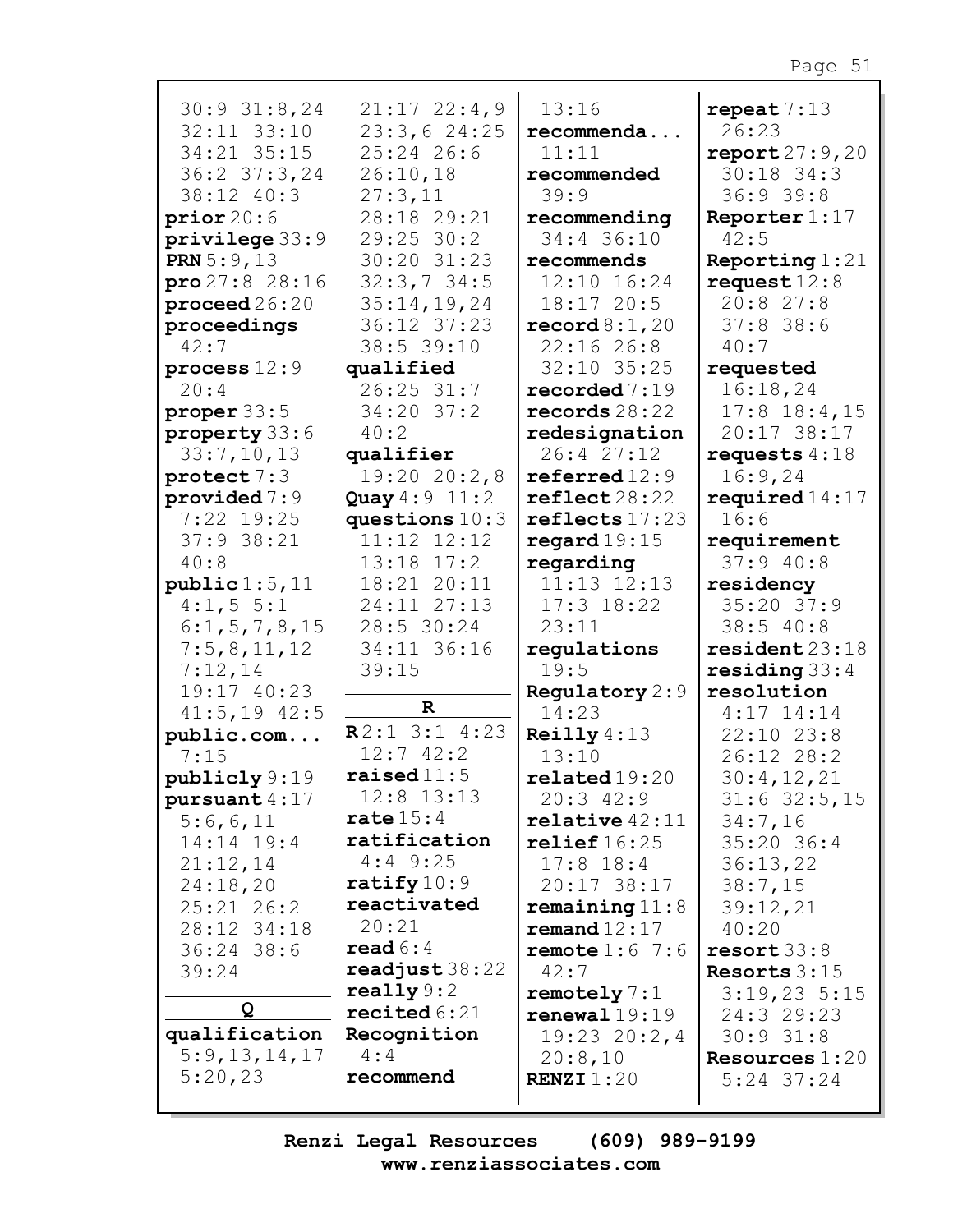| 40:3                        | 24:8                   | 27:4,22                    | 19:18,25                       |
|-----------------------------|------------------------|----------------------------|--------------------------------|
| respect11:5,8               | roll8:525:7            | 28:14 30:9                 | 20:5                           |
| 12:6,10                     | 29:7 31:14             | 32:11 35:15                | started 33:2                   |
| 13:14                       | $35:5$ $37:14$         | $36:2$ 37:3                | State $1:1,22$                 |
| response $10:5$             | 40:13                  | 38:12                      | $6:10,11$ 42:5                 |
| 10:13,18                    | Room 1:11              | sent $7:12,14$             | statement $6:4$                |
| 11:14,22                    | <b>Ross</b> $5:23,23$  | separate $18:3$            | Stay $41:17$                   |
| 12:3, 14, 22                | $37:23$ $38:8,9$       | 20:9                       | style 33:8                     |
| $13:3,20$ 14:4              | 38:10 39:11            | separately                 | submission                     |
| $14:9$ $17:4$ , 13          | 39:23,24               | 11:7                       | 20:2                           |
| $17:18$ $18:23$             | 40:2                   | serve $5:15,17$            | submitted                      |
| 19:8,13                     | Ruch $4:14$            | $5:20,23$ 23:3             | 19:19,22                       |
| 20:13,24                    | 13:10                  | 27:22 28:24                | subscribers                    |
| $21:5$ 24:12                | ruling 29:3            | 29:22 30:2                 | 6:14                           |
| 25:628:6                    | <b>Ruth</b> 4:12 13:9  | 31:7,24                    | Subsequently                   |
| $29:6$ 31:2,13              |                        | 34:21 35:14                | 19:18                          |
| 34:12 35:4                  | $\mathbf{s}$           | $37:3,23$ 40:3             | substance $24:6$               |
| 36:18 37:13                 | $S3:1$ 4:8,15          | service $4:4$              | 30:13 32:16                    |
| 39:17 40:12                 | $10:24$ $13:11$        | $8:16,21$ 9:6              | 36:5 38:16                     |
| 41:14                       | safe $41:17$           | 9:12,14,20                 | success $33:18$                |
| resubmitted                 | safety $7:3$           | 15:17                      | SUITE $1:22$                   |
| $4:10$ 13:7,24              | Salute 6:21            | Services $1:21$            | Suner $4:15$                   |
| revenue $33:13$             | scenario 35:17         | session $8:12$             | 13:11                          |
| review $14:16$              | schedule 6:12          | 40:21                      | supervisor                     |
| 16:13,17                    | <b>SCHRECK</b> $3:6$   | <b>Sharpe</b> $4:23$       | $15:9,21$ $16:2$               |
| 18:2, 12, 15                | Seaman $4:10$          | $17:25$ $18:11$            | surveillance                   |
| 21:19 32:15                 | $11:4,6$ 12:7          | 18:20                      | 15:4                           |
| reviewed $11:9$             | second $10:11$         | $sic5:11$ 17:24            |                                |
|                             | 11:20 12:20            |                            | т                              |
| 13:15,16                    |                        | 18:11,19                   |                                |
| $16:23$ $23:7$              | 14:2 17:11             | sign 10:17                 | T2:24:8                        |
| 24:5 27:25                  | 19:6 20:22             | 19:12                      | $10:25$ 42:2,2                 |
| 30:12,21                    | 25:429:4               | $\texttt{Silcott}4:14$     | take $8:15$                    |
| $34:7$ 36:4,13              | $31:11$ $35:2$         | 13:11                      | team $38:23$                   |
| 38:15 39:12                 | 37:11 40:10            | $\sinilar$ 19:22           | technology $1:6$               |
| <b>Reynolds</b> $4:13$      | 41:10                  | sorry $25:11$              | 7:742:7                        |
| 13:10                       | Secretary $2:7$        | Southern 33:3              | TEL1:24                        |
| Richardson                  | $6:10$ 24:3            | $\texttt{speaking8:1}$     | temp $26:4,5,8$                |
| $2:11$ $3:9,13$             | seek $27:3$            | special $38:21$            | 26:9,1727:2                    |
| 3:17,21                     | seeking $21:25$        | Sportsbook                 | temporarily                    |
| 30:15,16                    | 26:3                   | 15:21,25                   | 26:25                          |
| 32:20 33:22                 | selected 33:10         | spread 7:2                 | temporary 5:5                  |
| 33:24,25                    | <b>Senator</b> $6:7$   | SQUARE $1:23$              | $5:10$ $15:2,7$                |
| 36:739:5,6                  | Senior $2:7$ 3:2       | $\texttt{staff11:10}$      | 15:11, 15, 19                  |
| Robert $4:10$               | 5:12,20                | 12:10 13:15                | $15:23$ $21:11$                |
| 11:3,6<br><b>Rock</b> 15:10 | 21:18,22<br>25:23 26:6 | 13:16 14:23<br>16:23 18:17 | $21:25$ 22:3<br>$22:25$ $23:2$ |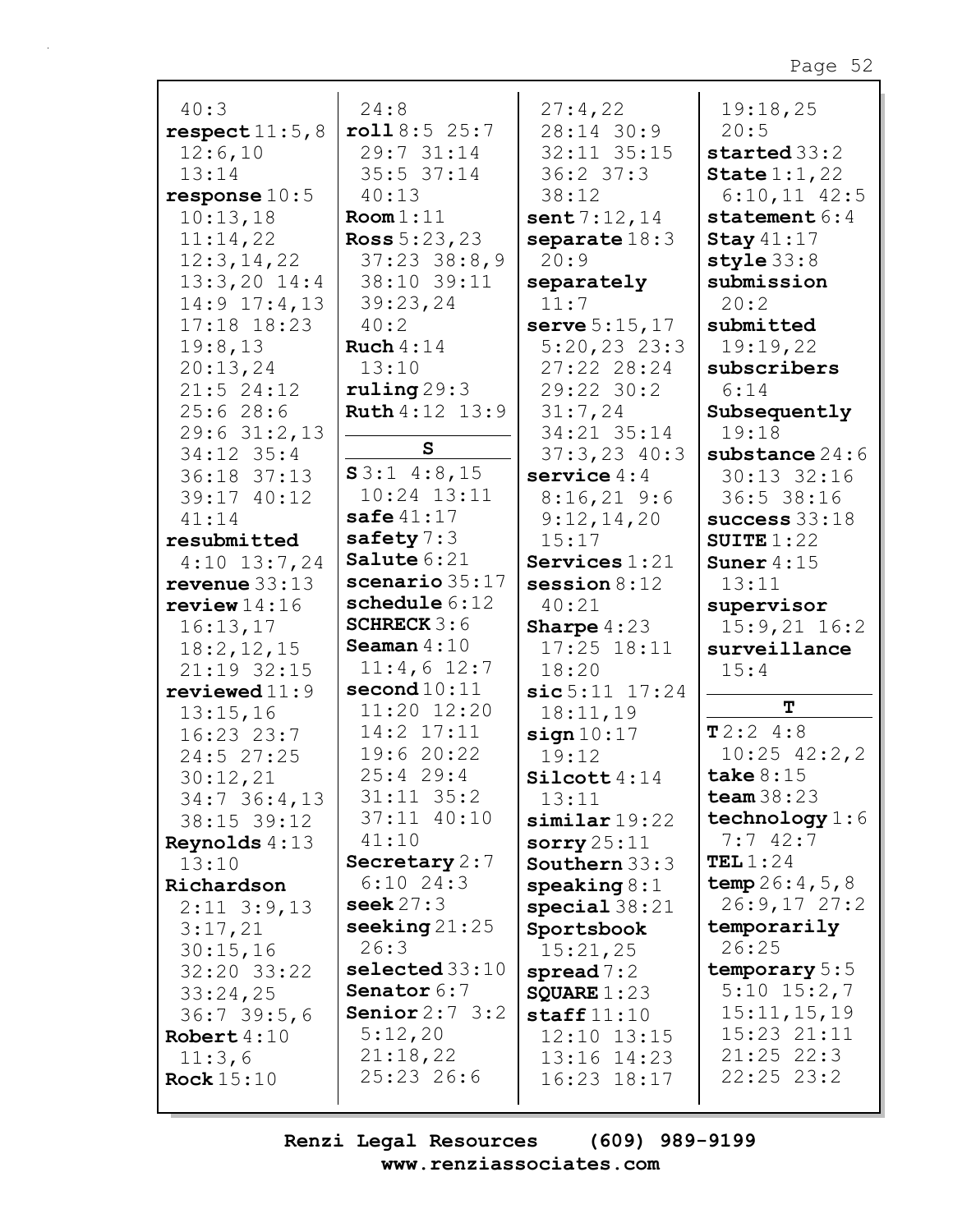| 24:17 25:19             | Tracy $2:11 \ 3:9$       | 31:16,17                | wonderful 33:7            |
|-------------------------|--------------------------|-------------------------|---------------------------|
| 26:427:3,6              | 3:13,17,21               | 32:11 34:15             | www.RLReso                |
| 27:10 28:11             | 30:16 33:25              | 35:7,8,15               | 1:25                      |
| 28:23 30:2              | 39:6                     | 36:2,8,21               |                           |
| $32:2$ $35:18$          | transcribed              | 37:3,16,17              | X                         |
| $35:19$ $38:3,4$        | 7:18                     | 37:24 38:12             |                           |
| ten $13:24$             | transcript               | 39:20 40:3              | Y                         |
| 23:25                   | 42:7                     | 40:15,16                | Yannaccone                |
| <b>Tennessee</b> $1:12$ | Trenton $6:11$           | 41:8                    | 15:25                     |
| Teresa $2:7$ 3:2        | true $9:16$ 42:6         | Videography             | Yap 4:21 16:12            |
| 21:18,21                | truly $9:10$             | 1:21                    | 16:22                     |
| Terrence 9:1            | tunc $27:8$              | virtually               | <b>years</b> $4:4$ $8:16$ |
| thank $8:2,13$          | 28:17                    | 32:13                   | $8:21$ $9:2,3,6$          |
| $8:20$ $9:12,19$        | Twenty-five              | <b>vote</b> $4:3 \ 5:3$ | 9:10,14,17                |
| 9:21,22                 | 9:17                     | 25:829:8                | $9:20$ 16:20              |
| $10:20$ $12:5$          | two 8:23 9:5             | $31:15$ 35:6            | 23:25                     |
|                         | $9:13$ $12:11$           |                         | York $24:4$               |
| $13:5$ 16:7             |                          | $37:15$ $40:14$         | YouTube $7:10$            |
| $17:20$ 18:5            | $12:18$ $18:8$           | W                       |                           |
| 21:7,823:9              | 19:3                     |                         | z                         |
| 24:10 25:15             | $\mathbf U$              | W2:4,63:5,9             |                           |
| 25:16 27:15             |                          | 3:13,17,21              | 0                         |
| 28:3, 429:13            | Urviben $15:8$           | $4:13$ $13:10$          | 02521025:13               |
| 29:14,15,16             | $\mathbf v$              | waive $37:8$            | 02821015:9                |
| 30:14,23                |                          | 40:7                    | 084011:13                 |
| 31:20 32:24             | V15:8                    | waiver $35:20$          | 086901:23                 |
| 33:15,19                | vacate $20:17$           | 38:5                    |                           |
| 34:9 35:11              | $\texttt{vacated20:7}$   | want $8:14,19$          | $\mathbf{1}$              |
| 36:15 37:20             | Vegas $33:8$             | $9:19$ 33:16            | 14:4                      |
| 38:18 39:4              | <b>Vice</b> $2:3$ $3:10$ | wanted $23:11$          | 1.433:5                   |
| 39:14 41:16             | 3:14,18,22               | Warder $4:14$           | 101:93:13                 |
| 41:17                   | 5:8,12,20,23             | 13:11                   |                           |
| things $33:12$          | 8:7,8,19                 | way $39:2$              | 4:2,4,7,7,8               |
| <b>Thomas</b> $4:12$    | $10:8$ 11:17             | <b>We've</b> $30:21$    | 4:8,95:2,16               |
| $13:9$ $15:25$          | 12:17 13:23              | 34:736:13               | $31:1,21$ $32:1$          |
| three $17:23$           | $14:19$ $17:7$           | 39:12                   | $33:1$ $34:1$             |
| time $7:16,17$          | 19:2 20:16               | web $7:23$              | 40:21                     |
| 18:820:5                | 21:16,21                 | website $7:9$ , 14      | 10:306:2                  |
| 26:25                   | $22:6,17$ 23:4           | 7:20                    | $10:311:14$ 4:2           |
|                         | $23:25$ $24:15$          | Wednesday $1:9$         | 5:2                       |
| timely $19:22$          | 24:22 25:10              | 40:21                   | 10003:45:3                |
| today $7:1$             | 25:11,23                 | welcome $6:25$          | $21:10$ $22:7$            |
| $32:14$ 39:3            | $26:6,12$ 27:4           |                         | $22:19$ $23:5$            |
| today's $29:2$          | 27:17,23                 | 33:16                   | 24:24                     |
| TOLL $1:24$             |                          | Wenzel $4:16$           | 113:174::47               |
| Torres $4:15$           | 28:9,14,24               | 13:12                   | 4:7,8,8,9                 |
| 13:12                   | $29:9,10$ 30:8           | wish $6:15$             | $5:19$ $35:1,12$          |
| Tracey $9:15$           | $30:9,16$ 31:5           | 33:18                   |                           |
|                         |                          |                         |                           |